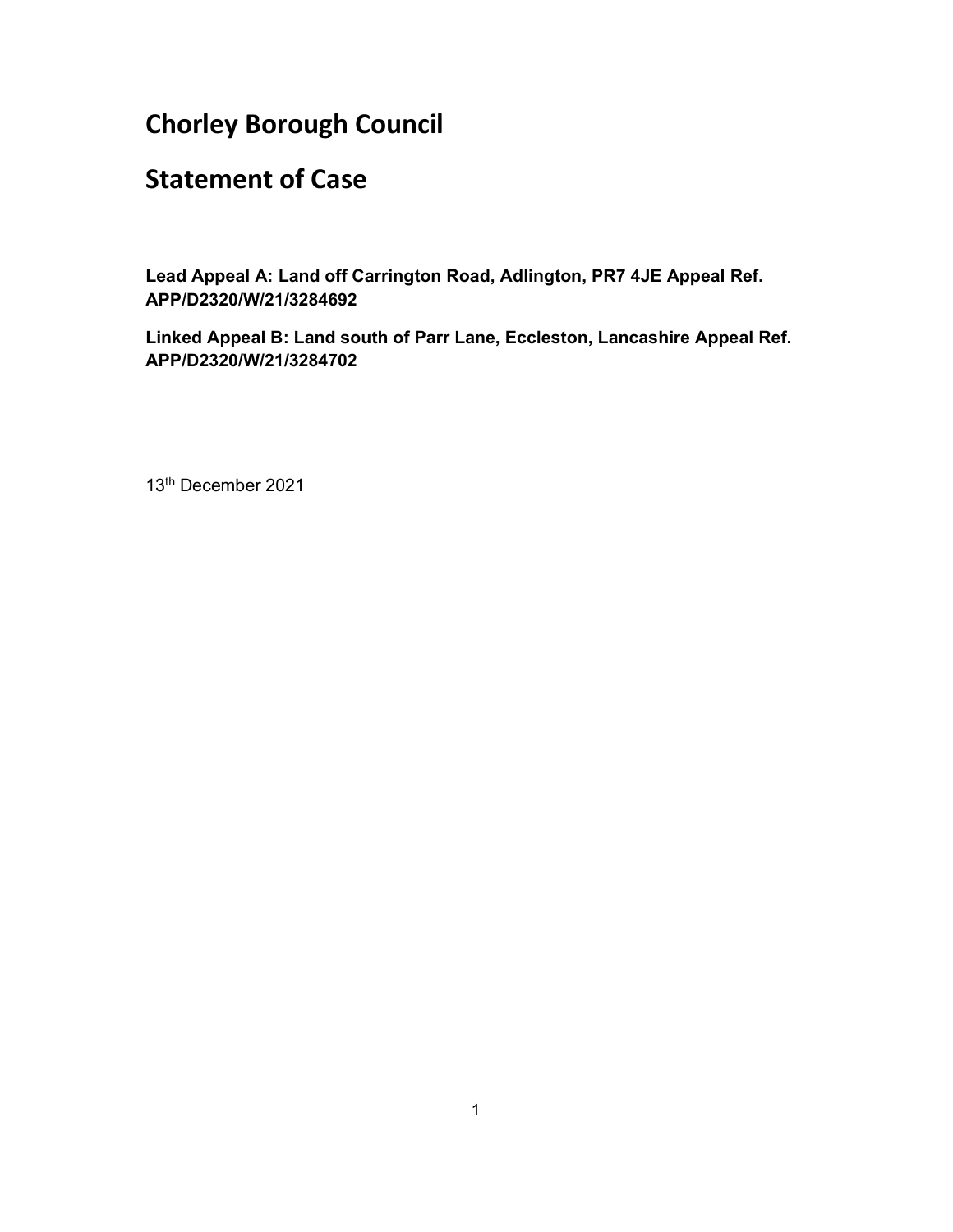# **Contents**

| Chapter 1 Introduction                              |    |
|-----------------------------------------------------|----|
| Chapter 2 Appeal Sites & Surroundings               |    |
| Chapter 3 The Development Plan                      | 9  |
| Chapter 4 The Case for the Local Planning Authority | 19 |
| Chapter 5 Conclusions & the Planning Balance        | 25 |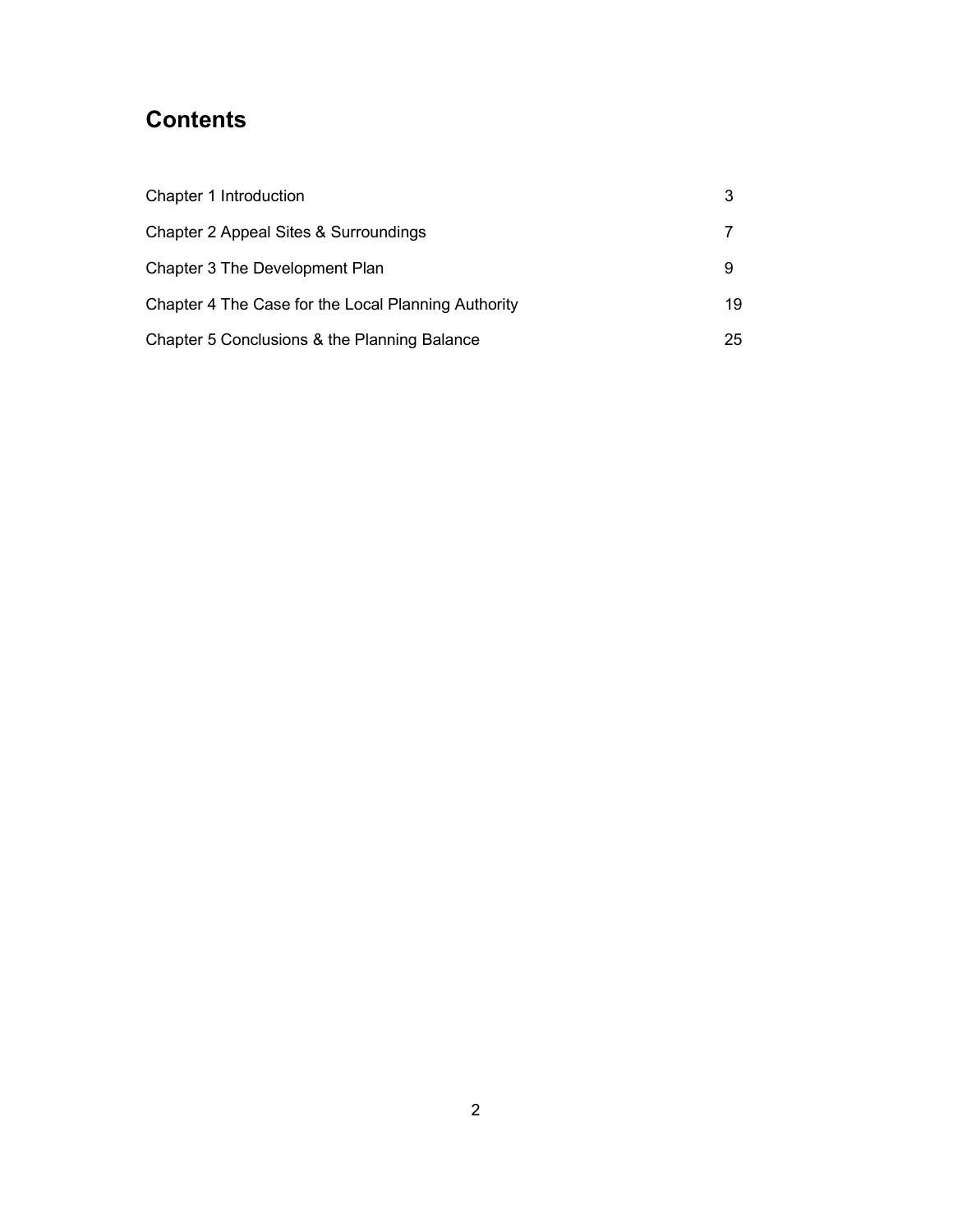# 1. Chapter 1 Introduction

# **Background**

- 1.1. This Statement is provided by Chorley Borough Council in relation to the appeals lodged by Hollins Strategic Land and Metacre Ltd following the refusal of two applications by Chorley Borough Council (hereafter the Council).
- 1.2. This Statement of Case relates to both appeals to be heard at one conjoined Public Inquiry. The appeal cases are as follows:
- Lead Appeal A: Land off Carrington Road, Adlington, PR7 4JE (PINS Appeal Ref. APP/D2320/W/21/3284692, LPA Ref. 20/01200/OUTMAJ)
- Linked Appeal B: Land south of Parr Lane, Eccleston, Lancashire (PINS Appeal Ref. APP/D2320/W/21/3284702, LPA Ref.20/01193/OUTMAJ)

### Appeal A: Land at Carrington Road, Adlington

- 1.3. The application for Appeal A was submitted by Sedgwick Associates on behalf of Hollins Strategic Land. The application sought outline planning permission (specifying the access point) for the development of up to 25 dwellings and associated infrastructure (including 35% affordable housing). All matters are reserved save for access.
- 1.4. The application was validated on the  $9<sup>th</sup>$  November 2020 and was given the reference number 20/01200/OUTMAJ. The application was reported to committee on 12th April 2021 with a recommendation for refusal.

## Appeal B: Land south of Parr Lane, Eccleston

- 1.5. The application for Appeal B was submitted by De Pol Associates Ltd on behalf of Metacre Ltd. The application sought outline planning permission (with all matters reserved) for the development of land off Parr Lane, Eccleston for up to 34 dwellings and associated infrastructure (including 30% affordable housing).
- 1.6. The application was validated on the  $6<sup>th</sup>$  November 2020 and was given the reference number 20/01193/OUTMAJ. The application was reported to committee on 12th April 2021 with a recommendation for refusal.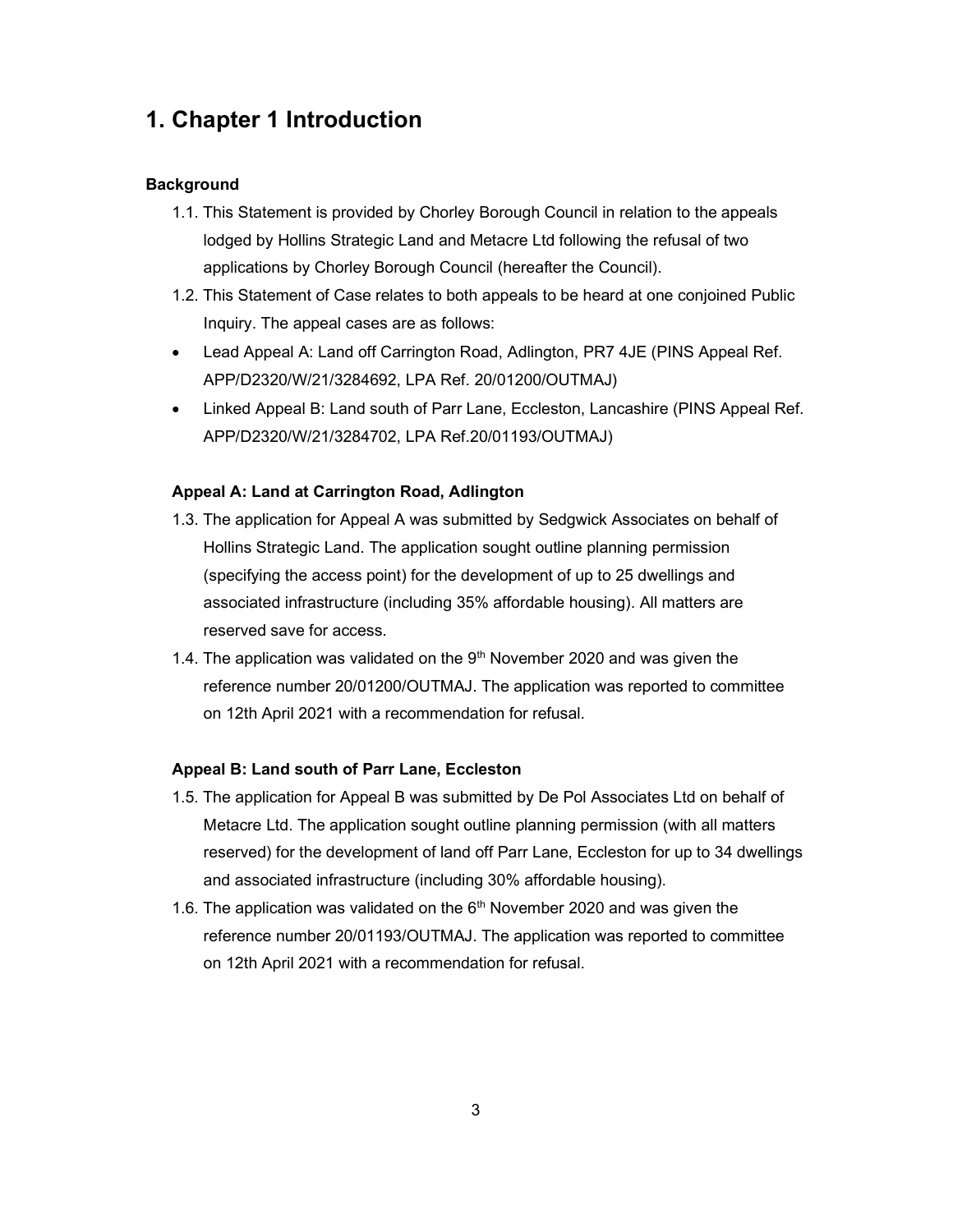#### Reasons for Refusal (RFR)

#### Appeal A: Land at Carrington Road, Adlington

- 1.7. The application was refused by the planning committee for the following reasons:
	- 1. The proposed development would be located within an area of Safeguarded Land as defined by the Chorley Local Plan 2012 - 2026. Chorley has a five year housing land supply as required by the National Planning Policy Framework. The proposal therefore conflicts with policy BNE3 of the Chorley Local Plan 2012 - 2026. It is not considered that there are material considerations put forward in favour of the development are sufficient to outweigh the presumption against it.
	- 2. The application site is proposed in isolation from the wider site allocation BNE3.3 of the Chorley Local Plan 2012 -2026 and, therefore, leads to a piecemeal approach to the development of the wider site which results in an unsustainable form of development. It fails to consider patterns of movement and connectivity which means that the development does not integrate or function well with the surrounding area. The proposal does not, therefore promote sustainable transport options for people or secure a high-quality inclusive design. The proposal is, therefore, contrary to policy 17 of the Central Lancashire Core Strategy 2012, policy ST1 of the Chorley Local Plan 2012 - 2026 and the National Planning Policy Framework.
	- 3. The proposed development would be inappropriate development in the Green Belt and, therefore, harmful by definition. There would also be other harm through encroachment. It is not considered that there are very special circumstances to overcome the definitional harm to the Green Belt and additional harm caused through encroachment. The proposal is therefore contrary to the National Planning Policy Framework.

# Reasons for Refusal which are no longer pursued RFR2

1.8. The Council has reviewed the evidence with regards to RFR2, including the appeal decision which refused outline permission for 25 dwellings on this site (Ref. APP/D2320/W/19/3228123), the Appellant's Statement of Case, and the offer at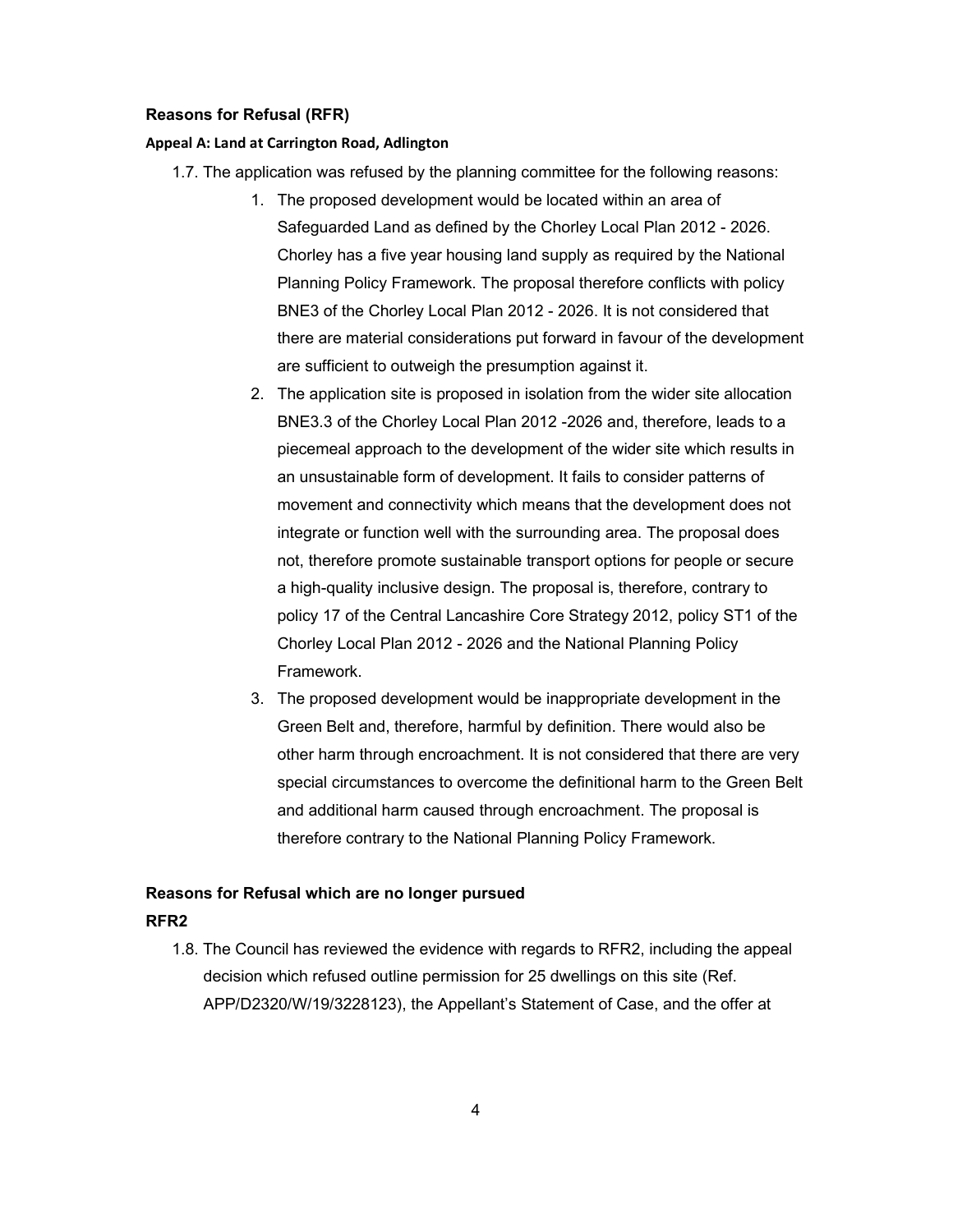paragraph 2.21 to provide an adoptable access road, cycle and footways through the site to connect to land to the east, which could be the subject of a condition.

- 1.9. In light of this review, the Council no longer seeks to apply RFR2, regarding the piecemeal approach to development leading to an unsustainable form of development.
- 1.10. As a result, the Council no longer seeks to pursue RFR2.

# RFR3

- 1.11. The illustrative layout shows the area of the site in the Green Belt as an area for ecological enhancement and open space. The Council understands the applicant had intended to use this part of the site for Sustainable Drainage (SUDS) and open space. However, the illustrative layout appears to show the edges of two houses (Plots 1 and 25) overlapping with the Green Belt land. As such, the Council was concerned about the potential for encroachment into the Green Belt, given the application sought outline planning permission with all matters reserved except to agree the point of access. The Council has reviewed the evidence with regards to RFR2, including the appeal decision refusing planning permission for 25 dwellings on this site (Ref. APP/D2320/W/19/3228123), and the Appellant's Statement of Case (in particular para. 2.15-2.18), in which the appellant offers a parameter plan showing no inappropriate development in this area, which could be the subject of a condition. The proposed parameter plan has yet to be submitted.
- 1.12. In light of the review, and on the basis that a parameter plan can be agreed to exclude inappropriate development from the part of the site within the Green Belt, the Council no longer wishes to apply RFR3.
- 1.13. As a result, the Council no longer seeks to pursue RFR3. The only remaining reason for refusal is RFR1.

#### Appeal B: Land south of Parr Lane, Eccleston

- 1.14. The application was refused by the planning committee for the following reason:
	- 1. The proposed development would be located within an area of Safeguarded Land as defined by the Chorley Local Plan 2012 - 2026. Chorley has a five year housing land supply as required by the National Planning Policy Framework. The proposal therefore conflicts with policy BNE3 of the Chorley Local Plan 2012 - 2026. It is not considered that there are material considerations put forward in favour of the development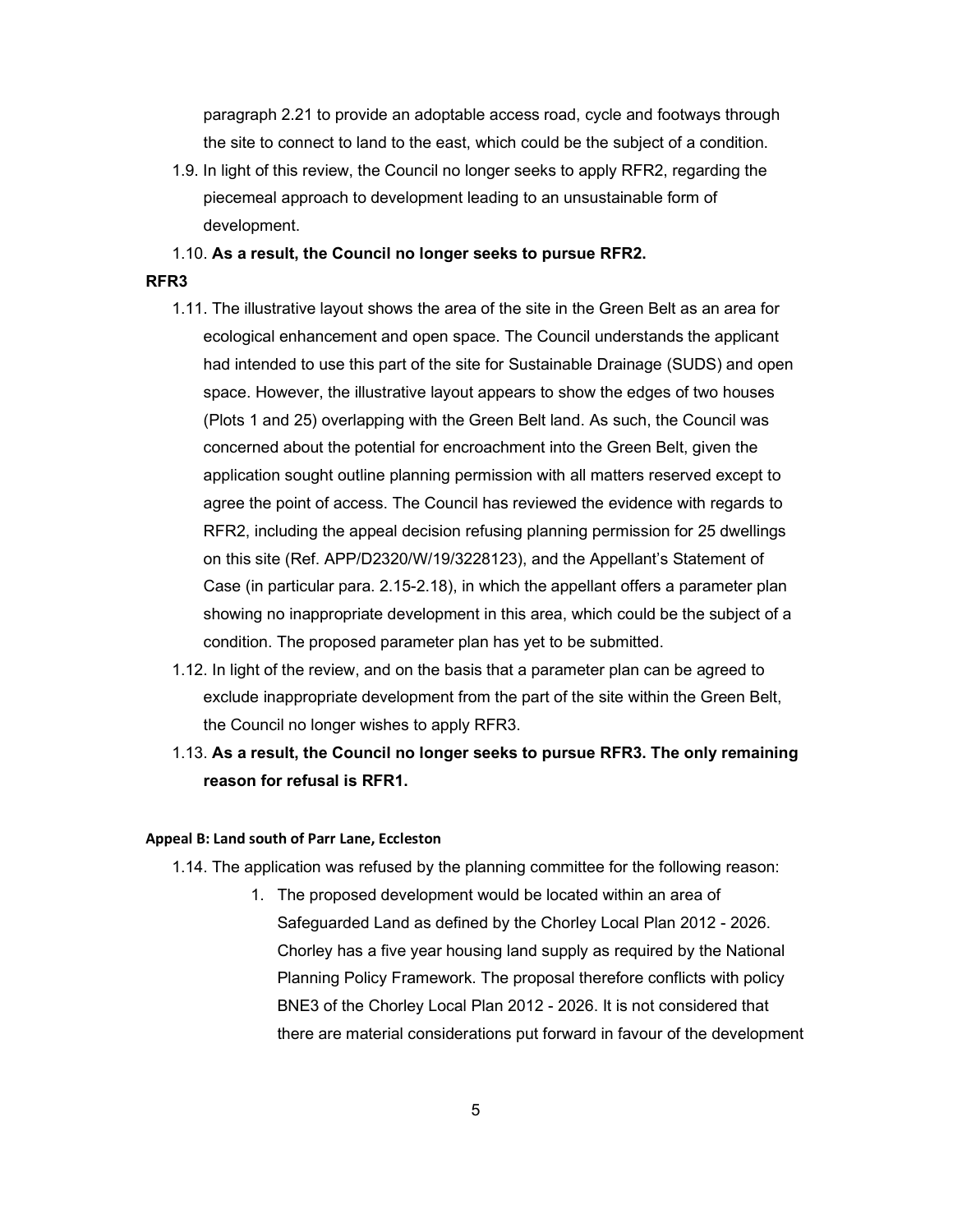are sufficient to outweigh the presumption against it.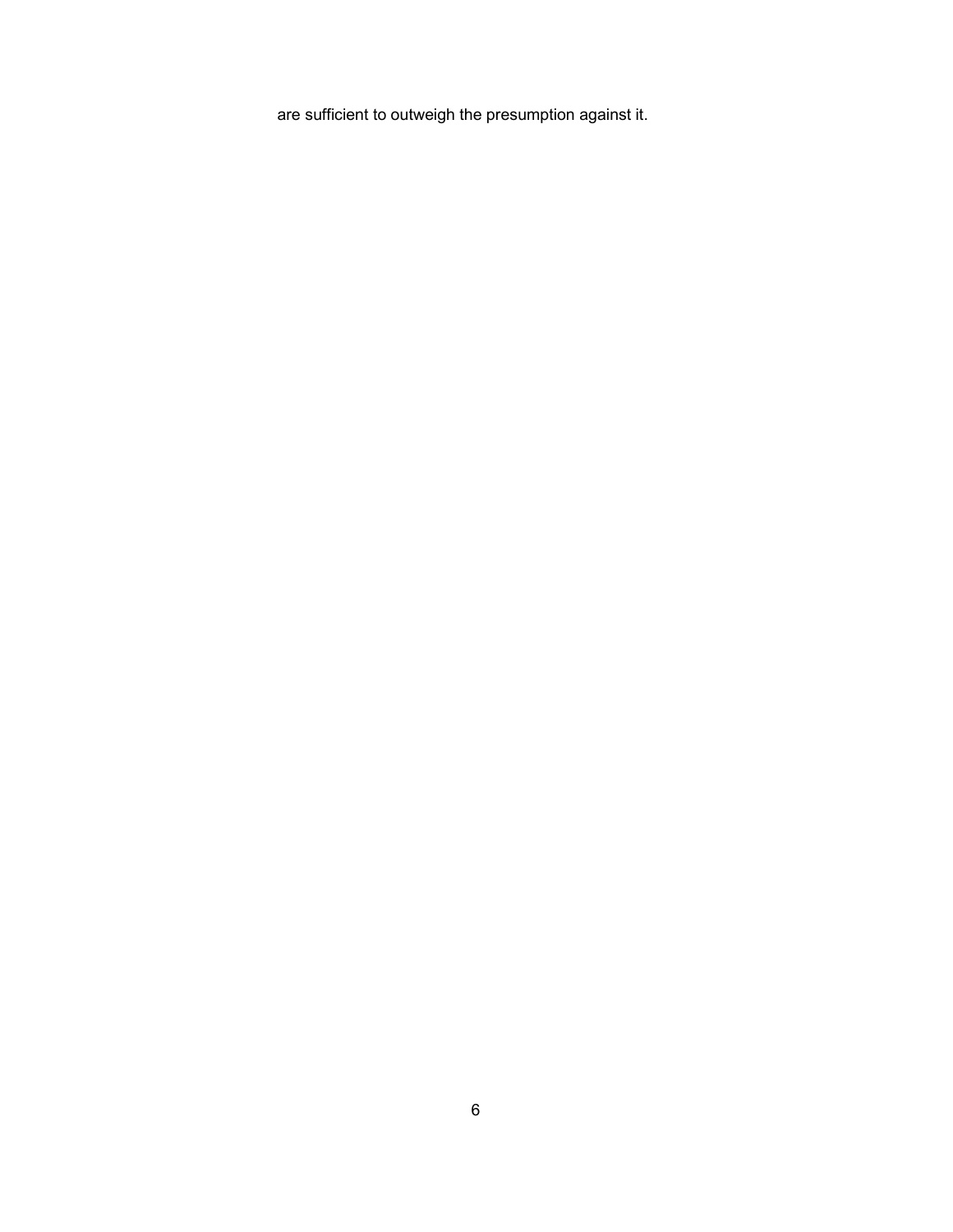# 2. Chapter 2 Appeal Sites & Surroundings

# Appeal A: Land at Carrington Road, Adlington

#### Site Description

- 2.1. The application site forms part of a wider parcel of land designated as Safeguarded Land under Chorley Local Plan 2012 – 2026 policy BNE3 (BNE3.3 North of Bond's Lane, Adlington) with the north / north-western section of the site falling within the Green Belt.
- 2.2. The site comprises 0.84ha of relatively flat undeveloped grassland adjoining the settlement area of Adlington. The site is bordered by large fields to the north east with the canal beyond, allotments to the east with fields beyond, residential properties to the south east and south west (Stonor Road and Carrington Road), and there is a sand quarry beyond the north western site boundary. A Public Right of Way (FP11) runs along the north western boundary of the site.
- 2.3. Adlington is designated as an Urban Local Service Centre in the adopted Central Lancashire Core Strategy (Policy 1). The appeal site sits outside the Settlement Area (Chorley Local Plan Policy V2) and forms part of a wider parcel of land designated as an Area of Land Safeguarded for Future Development Needs (Policy BNE3; BNE3.3) in the adopted Chorley Local Plan 2012-2026.

#### Planning History

- 2.4. Outline application for residential development for up to 25 dwellings with all matters reserved save for access from Carrington Road (Ref.18/00863/OUTMAJ). Refused 6 November 2018, and Appeal dismissed 31 July 2019 (Ref. APP/D2320/W/19/3228123)
- 2.5. Outline application for residential development for up to 25 dwellings with all matters reserved save for access from Carrington Road (Ref:17/00411/OUTMAJ). Refused 13 September 2017.

### Appeal B: Land South of Parr Lane, Eccleston

### Site Description

- 2.6. The application site forms part of a wider parcel of land designated as Safeguarded Land under Chorley Local Plan 2012 – 2026 policy BNE3 (BNE3.8 Between Bradley Lane and Parr Lane, Eccleston).
- 2.7. The site comprises approximately 1.5 ha of undeveloped grassland adjoining the east side of the village of Eccleston. The north side of the site is bounded by Parr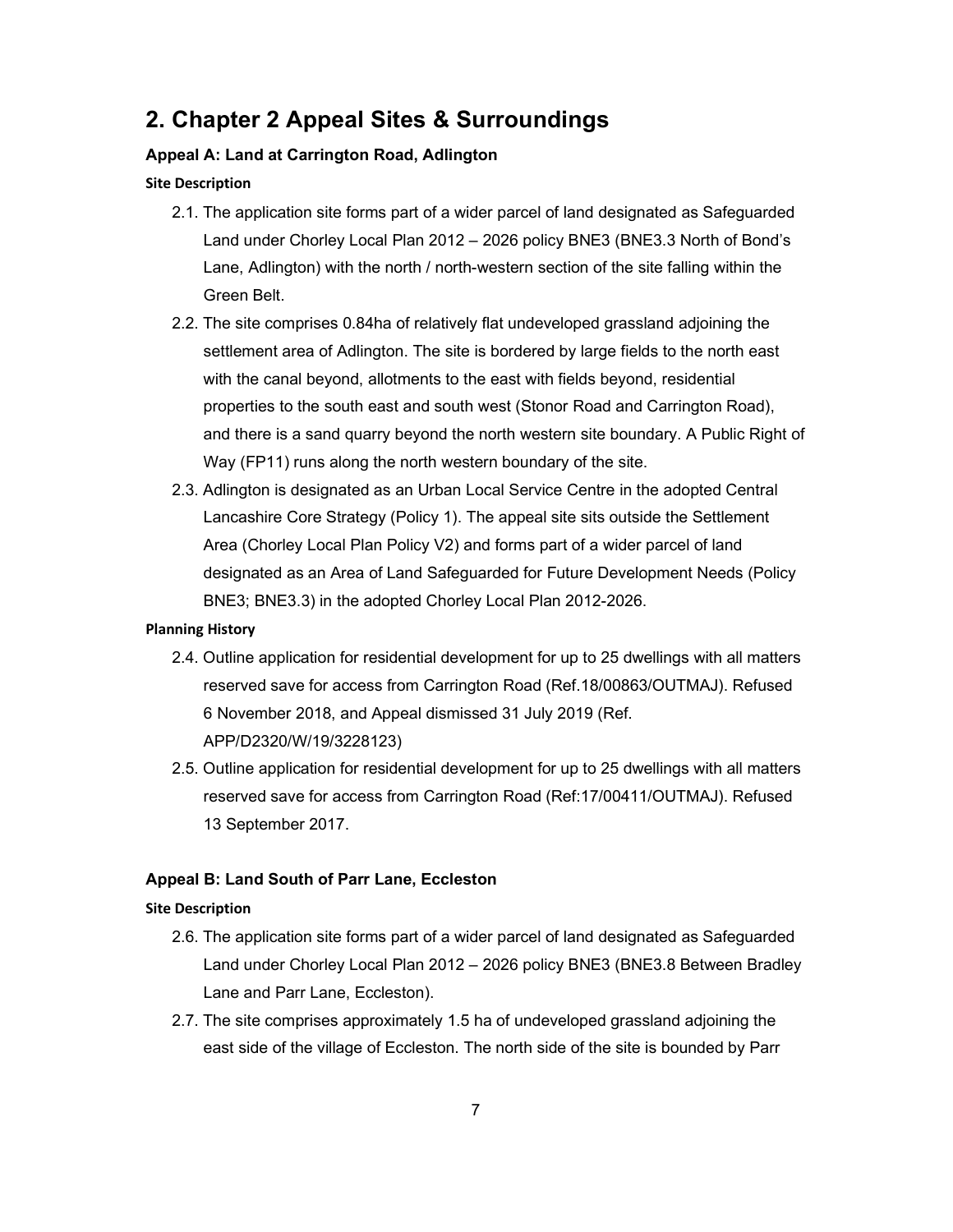Lane, the west side by existing residential properties, to the south by a playing field and the west by an open field separated from the site by a ditch. There is a small disused stable building in the north east corner of the site close to a field gate on Parr Lane.

2.8. Eccleston is designated as a Rural Local Service Centre in the adopted Central Lancashire Core Strategy (Policy 1). The appeal site sits outside the Settlement Area (Chorley Local Plan Policy V2) and forms part of a wider parcel of land designated as an Area of Land Safeguarded for Future Development Needs (Policy BNE3; BNE3.8) in the adopted Chorley Local Plan 2012-2026.

#### Planning History

2.9. Outline application (with all matters reserved) for the erection of up to 33 dwelling houses and the provision of community allotments (Ref: 17/00792/OUTMAJ). Refused 11 October 2017.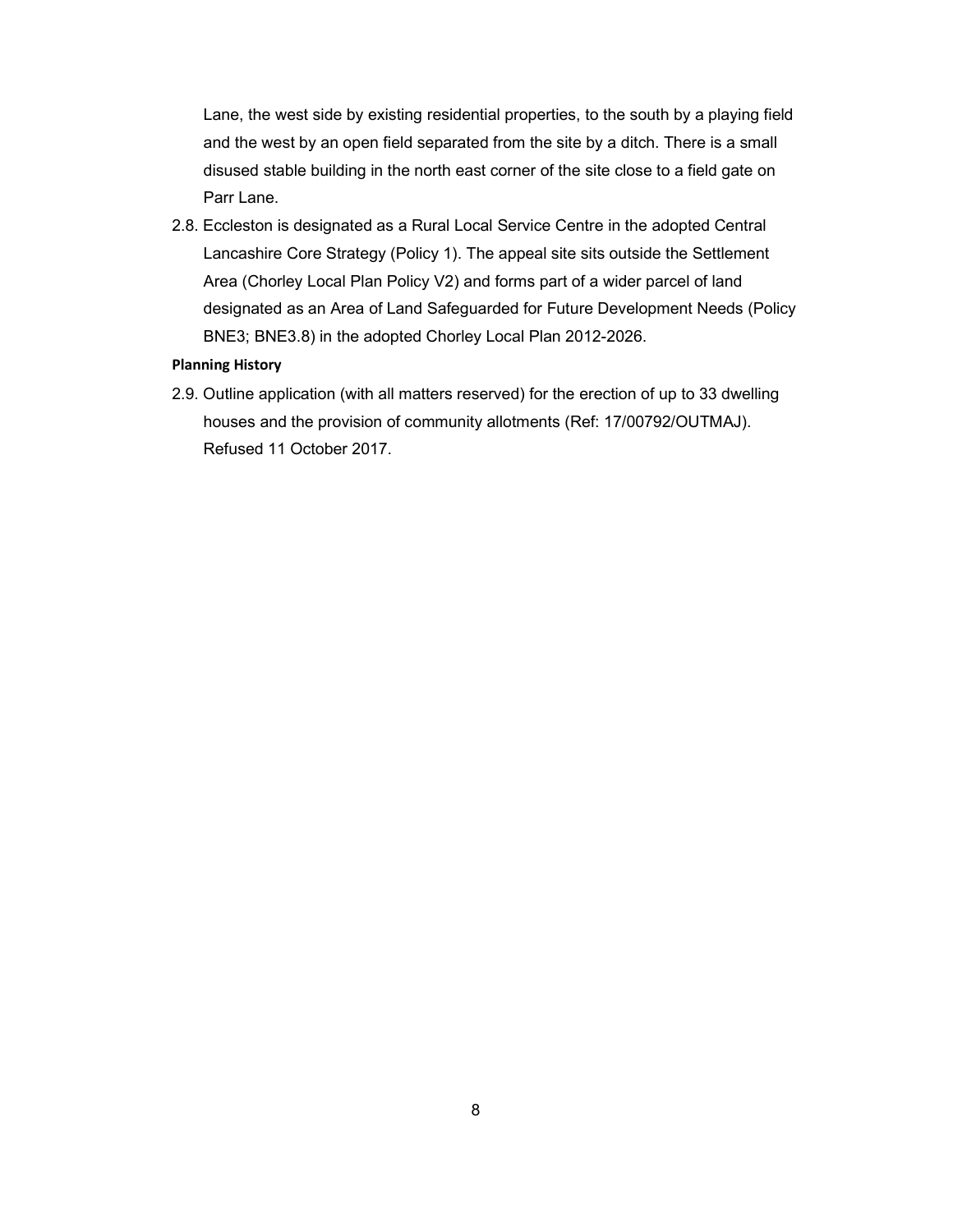# 3. Chapter 3 Development Plan for Chorley

## The Development Plan

3.1. Section 38 (6) of the Planning and Compulsory Purchase Act (2004) and section 70(2) of the Town and Country Planning Act 1990, as amended, sets out that the determination of applications must be made in accordance with the development plan, unless material considerations indicate otherwise. The Development Plan for Chorley compromises:

# Central Lancashire Core Strategy 2012

- 3.2. The Central Lancashire Core Strategy was adopted in July 2012 and covers the three neighbouring authority areas of Chorley, South Ribble and Preston. The Core Strategy covers the plan period from 2010 – 2026.
- 3.3. Whilst the Core Strategy must be read as a whole, the following policies are considered most relevant to the appeals:
	- Core Policy 1: Locating Growth
	- Core Policy 4: Housing Delivery
	- Core Policy 5: Housing Density
	- Core Policy 7: Affordable Housing and Special Needs Housing
	- Core Policy 14: Education
	- Core Policy 17: Design of New Buildings
	- Core Policy 22: Biodiversity and Geodiversity
	- Core Policy 27: Sustainable Resources and New Developments and
	- Core Policy 29: Water Management

## Chorley Local Plan 2012 - 2026

- 3.4. Following the adoption of the Core Strategy, each of the 3 authorities produced and adopted a Local Plan. The Chorley Local Plan was adopted in July 2015 and covers the plan period from 2012 – 2026. It should be read in conjunction with the Central Lancashire Core Strategy.
- 3.5. Whilst the Local Plan should be read as a whole, the following policies are considered most relevant to the appeals:
	- Policy V2: Settlement Areas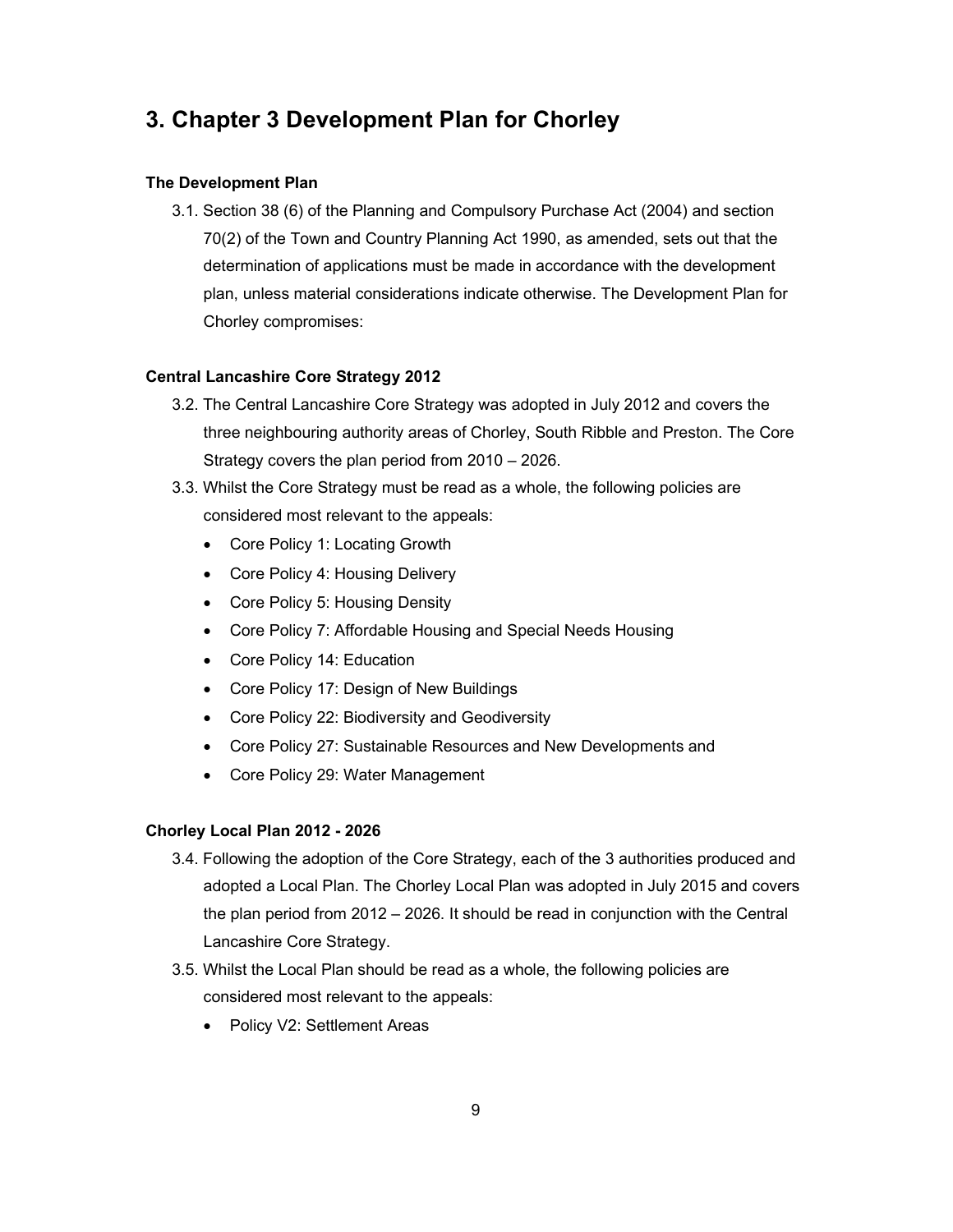- Policy BNE3: Areas of Land Safeguarded for Future Development Needs
- Policy ST1: Provision or Improvement of Footpaths, Cycleways, Bridleways and their associated facilities in existing networks and new development
- Policy HS4A: Open Space Requirements in New Housing Developments
- Policy HS4B: Playing Pitch Requirements in New Housing Developments
- Policy BNE1: Design Criteria for New Development
- Policy BNE9: Biodiversity and Nature Conservation
- Policy BNE10: Trees

#### Emerging Local Plan

- 3.6. As noted above, the Central Lancashire Core Strategy was adopted in 2012, and covers the three authority areas of Chorley, Preston City and South Ribble Borough. The Core Strategy was then supplemented by three Local Plans for each of the authority areas.
- 3.7. In 2018, the decision was taken to combine all of the Local Plans and Core Strategy with a view to delivering a single Central Lancashire Local Plan (CLLP) which will reflect the shared strategic policy objectives and more detailed non-strategic policies.
- 3.8. The CLLP is at an early stage in the local plan review process, with the Issues and Options consultation having run from November 2019 to February 2020. The consultation responses received during this consultation period are being fed into the preparation of the Preferred Options Document, which, due to Covid-19 restrictions has been delayed.
- 3.9. It is expected that the finalised local plan will be submitted to the Planning Inspectorate in March 2023 with adoption at the end of 2023. The CLLP will cover the period up to 2036.

# Other Material Considerations

## NPPF (2021)

#### Green Belt

3.10. Chapter 13 of NPPF covers the protection of Green Belt land. The fundamental aim of Green Belt policy is to prevent urban sprawl by keeping land permanently open;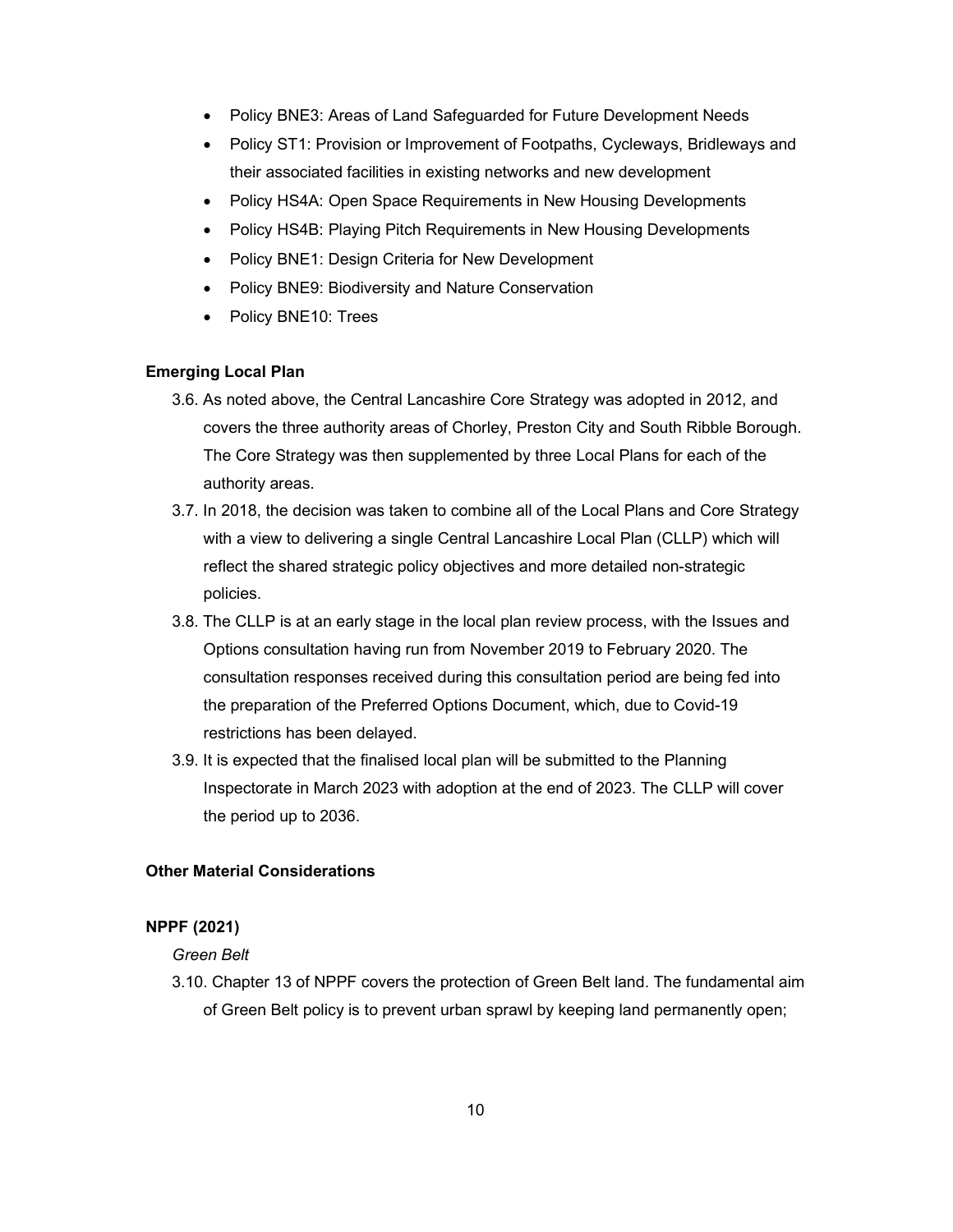the essential characteristics of Green Belts are their openness and their permanence (paragraph 137).

- 3.11. Paragraph 138 states that a Green Belt serves five purposes:
	- to check the unrestricted sprawl of large built-up areas
	- to prevent neighbouring towns merging into one another
	- to assist in safeguarding the countryside from encroachment
	- to preserve the setting and special character of historic towns and
	- to assist in urban regeneration, by encouraging the recycling of derelict and other urban land.
- 3.12. Paragraph 140 of NPPF notes that once established, Green Belt boundaries should only be altered where exceptional circumstances are fully evidenced and justified, through the preparation or updating of plans. Strategic policies should establish the need for any changes to Green Belt boundaries, having regard to their intended permanence in the long term, so they can endure beyond the plan period. Where a need for changes to Green Belt boundaries has been established through strategic policies, detailed amendments to those boundaries may be made through non-strategic policies, including neighbourhood plans.

### Safeguarding Land

- 3.13. Chapter 13 of NPPF also covers the principal of safeguarding land for longer term development. Paragraph 143 details that when defining Green Belt boundaries, Local Plans should:
	- ensure consistency with the development plan's strategy for meeting identified requirements for sustainable development
	- not include land which it is unnecessary to keep permanently open
	- where necessary, identify areas of safeguarded land between the urban area and the Green Belt, in order to meet longer-term development needs stretching well beyond the plan period
	- make clear that the safeguarded land is not allocated for development at the present time. Planning permission for the permanent development of safeguarded land should only be granted following an update to a plan which proposes the development
	- be able to demonstrate that Green Belt boundaries will not need to be altered at the end of the plan period and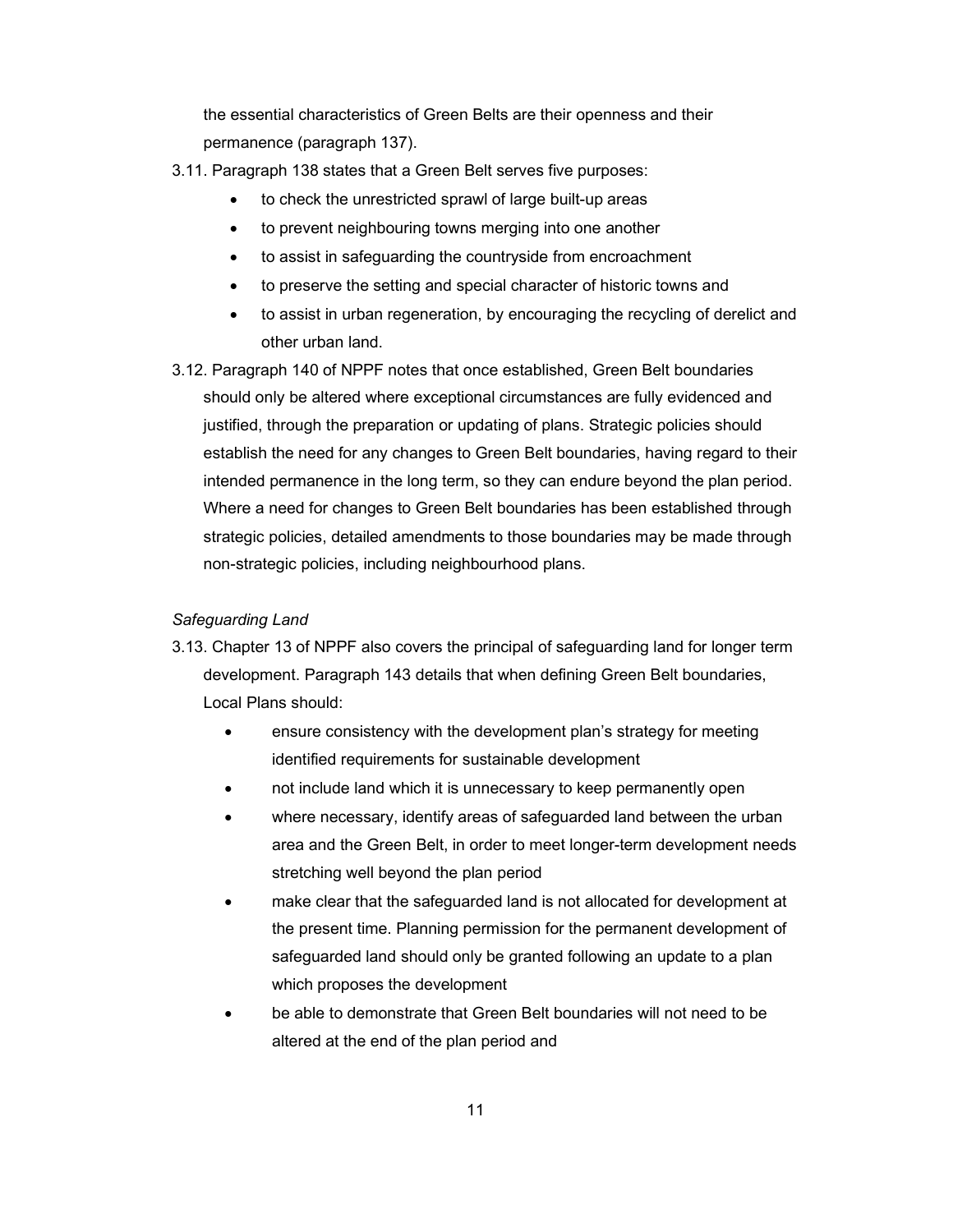define boundaries clearly, using physical features that are readily recognisable and likely to be permanent.

## Development in the Green Belt

3.14. Paragraph 147 of the NPPF notes that inappropriate development in the Green Belt is harmful by definition, and should not be approved except in very special circumstances. Reference will also be made to paragraphs 138, and 148-150.

# Development Plans

- 3.15. Paragraph 17 of NPPF highlights that the development plan must include strategic policies to address each local planning authority's priorities for the development and use of land in its area. These strategic policies can be produced in different ways, depending on the issues and opportunities facing each area. They can be contained in:
	- joint or individual local plans, produced by authorities working together or independently (and which may also contain non-strategic policies); and/or
	- a spatial development strategy produced by an elected Mayor or combined authority, where plan-making powers have been conferred.
- 3.16. The NPPF further emphasises that planning law requires that planning applications should be determined in accordance with the development plan unless material considerations indicate otherwise.

## **Housing**

- 3.17. Chapter 5 of NPPF addresses the requirements of delivering a sufficient supply of homes.
- 3.18. In line with paragraph 61 of the NPPF, to determine the minimum number of homes needed, strategic policies should be informed by a local housing need assessment. Within this context, the size, type, and tenure of housing needed for different groups in the community should be assessed and reflected in planning policies (paragraph 62).
- 3.19. Where a need for affordable housing is identified, planning policies should specify the type of affordable housing required and expect it to be met on-site unless:
	- off-site provision or an appropriate financial contribution in lieu can be robustly justified; and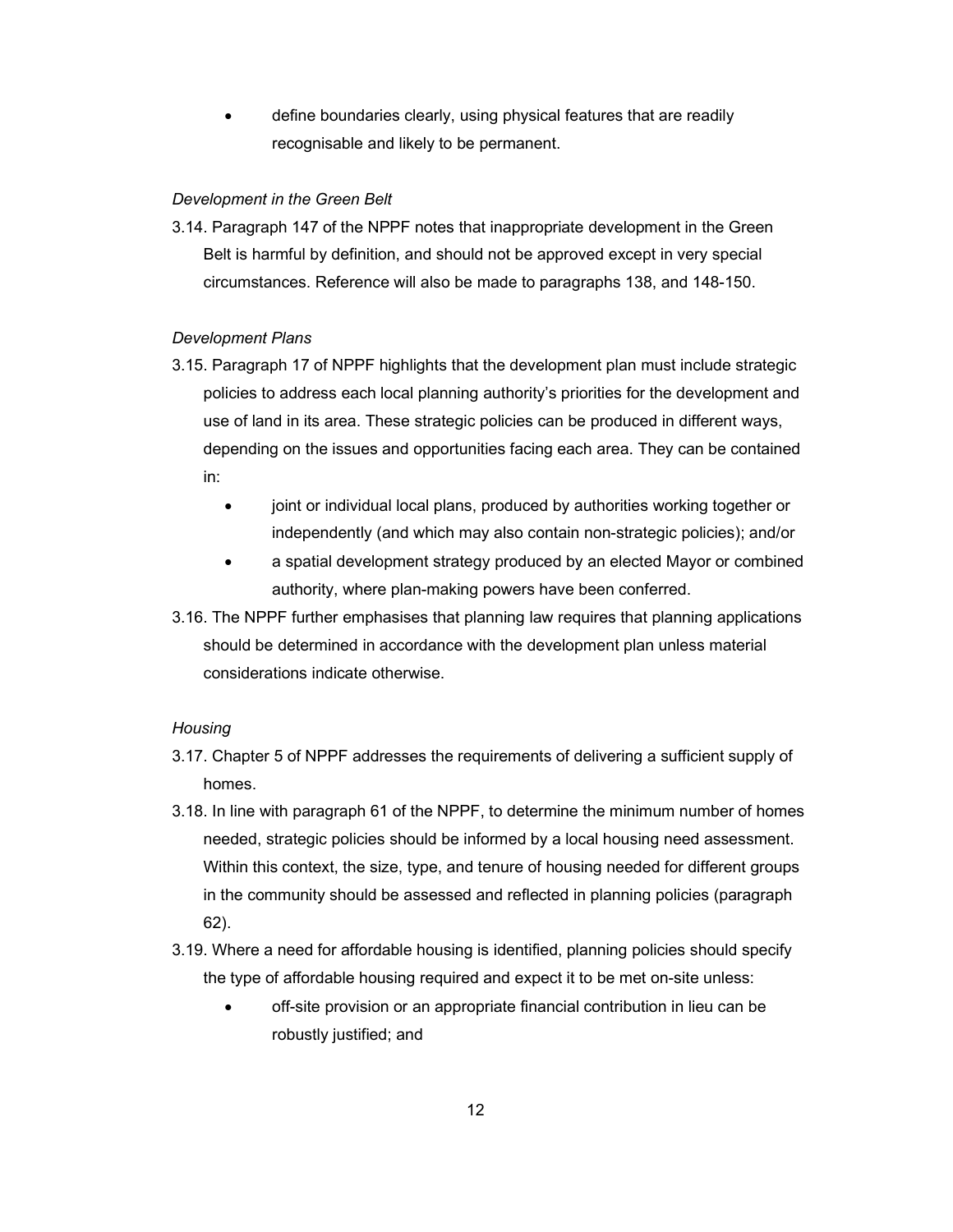- the agreed approach contributes to the objective of creating mixed and balanced communities (paragraph 63).
- 3.20. Paragraph 65 states that where major development involving the provision of housing is proposed, planning policies and decisions should expect at least 10% of the homes to be available for affordable home ownership, unless this would exceed the level of affordable housing required in the area, or significantly prejudice the ability to meet the identified affordable housing needs of specific groups. Exemptions to this 10% requirement should also be made in specific circumstances as set out in paragraph 65.
- 3.21. Paragraph 66 requires strategic policy-making authorities to establish a housing requirement figure for their whole area, which shows the extent to which their identified housing need can be met over the plan period. Furthermore, strategic policy-making authorities should have a clear understanding of the land available in their area through the preparation of a strategic housing land availability assessment (paragraph 68).
- 3.22. In line with the above, local planning authorities should identify and update annually a supply of specific deliverable sites sufficient to provide a minimum of five years' worth of housing against their housing requirement set out in adopted strategic policies, or against their local housing need where the strategic policies are more than five years old (paragraph 74).
- 3.23. Footnote 39 to this paragraph provides an exception to this approach, stating that where strategic policies are more than 5 years old, but they have been reviewed and not found to require updating they should continue to be used.
- 3.24. Paragraph 74 goes on to clarify that the supply of specific deliverable sites should in addition include a buffer of:
	- 5% to ensure choice and competition in the market for land; or
	- 10% where the local planning authority wishes to demonstrate a five-year supply of deliverable sites through an annual position statement or recently adopted plan, to account for any fluctuations in the market during that year; or
	- 20% where there has been significant under delivery of housing over the previous three years, to improve the prospect of achieving the planned supply.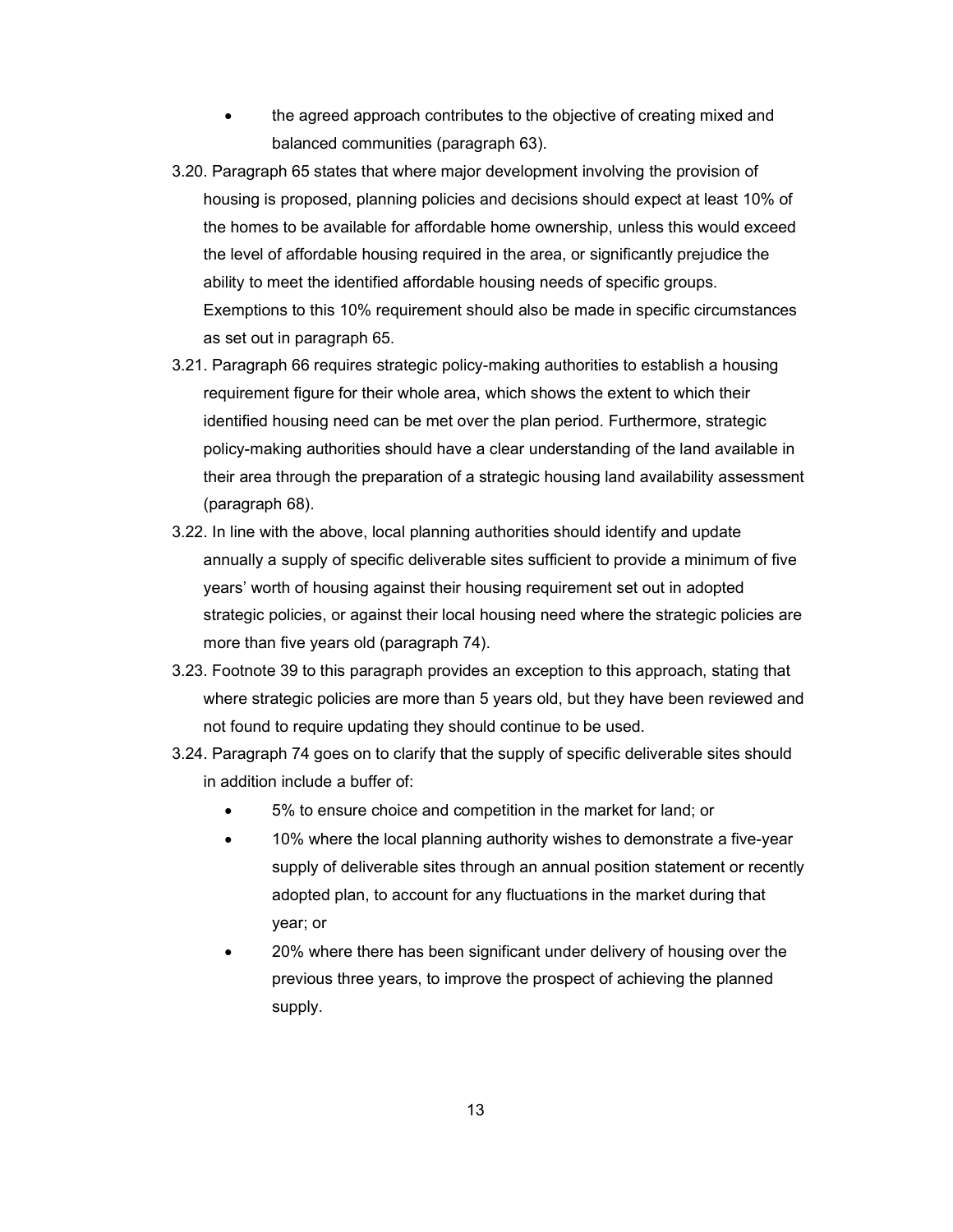3.25. The NPPF further advises that the supply of large numbers of new homes can often be best achieved through planning for larger scale development, such as new settlements or significant extensions to existing villages and towns, provided they are well located and designed, and supported by the necessary infrastructure and facilities. Working with the support of their communities, and with other authorities if appropriate, strategic policy-making authorities should identify suitable locations for such development where this can help to meet identified needs in a sustainable way (paragraph 73).

#### Sustainable Development

3.26. At the heart of the NPPF is a presumption in favour of sustainable development. 3.27. Paragraph 8 sets out three overarching objectives:

- an economic objective to help build a strong, responsive, and competitive economy.
- a social objective to support strong, vibrant, and healthy communities, by ensuring that a sufficient number and range of homes can be provided to meet the needs of present and future generations; and by fostering a welldesigned and safe built environment, with accessible services and open spaces that reflect current and future needs and support communities' health, social and cultural well-being; and
- an environmental objective to contribute to protecting and enhancing our natural, built, and historic environment.
- 3.28. Paragraph 11 notes that for decision-taking, the presumption in favour of sustainable development means:
	- approving development proposals that accord with an up-to-date development plan without delay; or
	- where there are no relevant development plan policies, or the policies which are most important for determining the application are out-of-date, granting permission unless:
		- i. the application of policies in this Framework that protect areas or assets of particular importance provides a clear reason for refusing the development proposed; or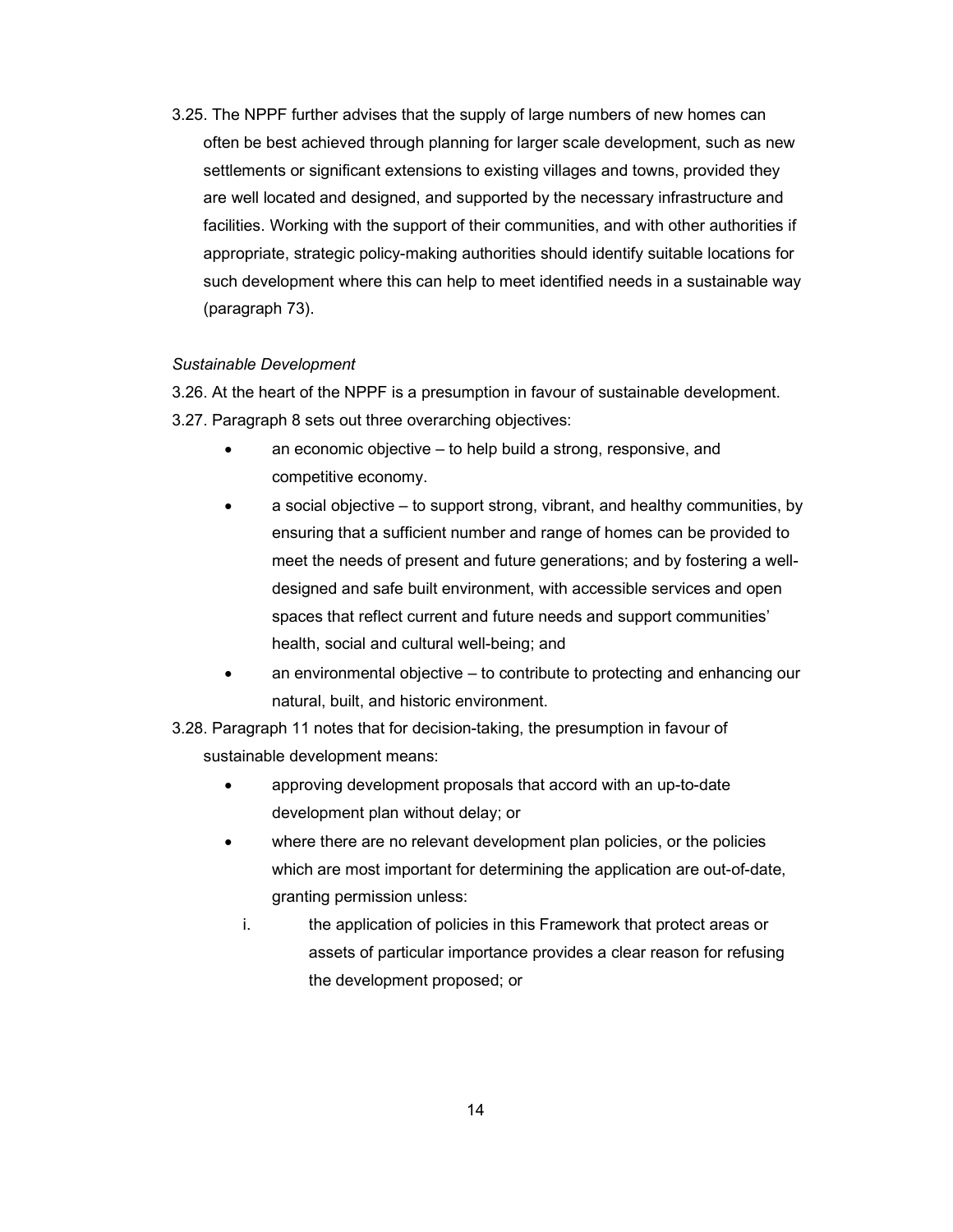- ii. any adverse impacts of doing so would significantly and demonstrably outweigh the benefits, when assessed against the policies in this Framework taken as a whole.
- 3.29. Paragraph 12 further confirms that the presumption in favour of sustainable development does not change the statutory status of the development plan as the starting point for decision making. Where a planning application conflicts with an upto-date development plan (including any neighbourhood plans that form part of the development plan), permission should not usually be granted. Local planning authorities may take decisions that depart from an up-to-date development plan, but only if material considerations in a particular case indicate that the plan should not be followed.

#### Planning Practice Guidance (PPG)

Housing Supply and Delivery (2019)

- 3.30. The PPG provides additional guidance on the supply and delivery of housing and how this should be determined in line with NPPF.
- 3.31. For decision-taking purposes, the planning authority should demonstrate a 5-year housing land supply via one of two ways:
	- using the latest available evidence such as a Strategic Housing Land Availability Assessment (SHLAA), Housing and Economic Land Availability Assessment (HELAA), or an Authority Monitoring Report (AMR); or
	- 'confirming' the 5-year land supply using a recently adopted plan or through a subsequent annual position statement (as set out in paragraph 74 of the NPPF).
- 3.32. Housing requirement figures identified in adopted strategic housing policies should be used for calculating the 5-year housing land supply figure where:
	- the plan was adopted in the last 5 years, or
	- the strategic housing policies have been reviewed within the last 5 years and found not to need updating.
- 3.33. In other circumstances, the 5-year housing land supply will be measured against the area's local housing need which is calculated using the standard method. The authority should use the standard method (paragraph 74 of NPPF) for calculating local housing needs to provide the minimum number of homes to be planned for.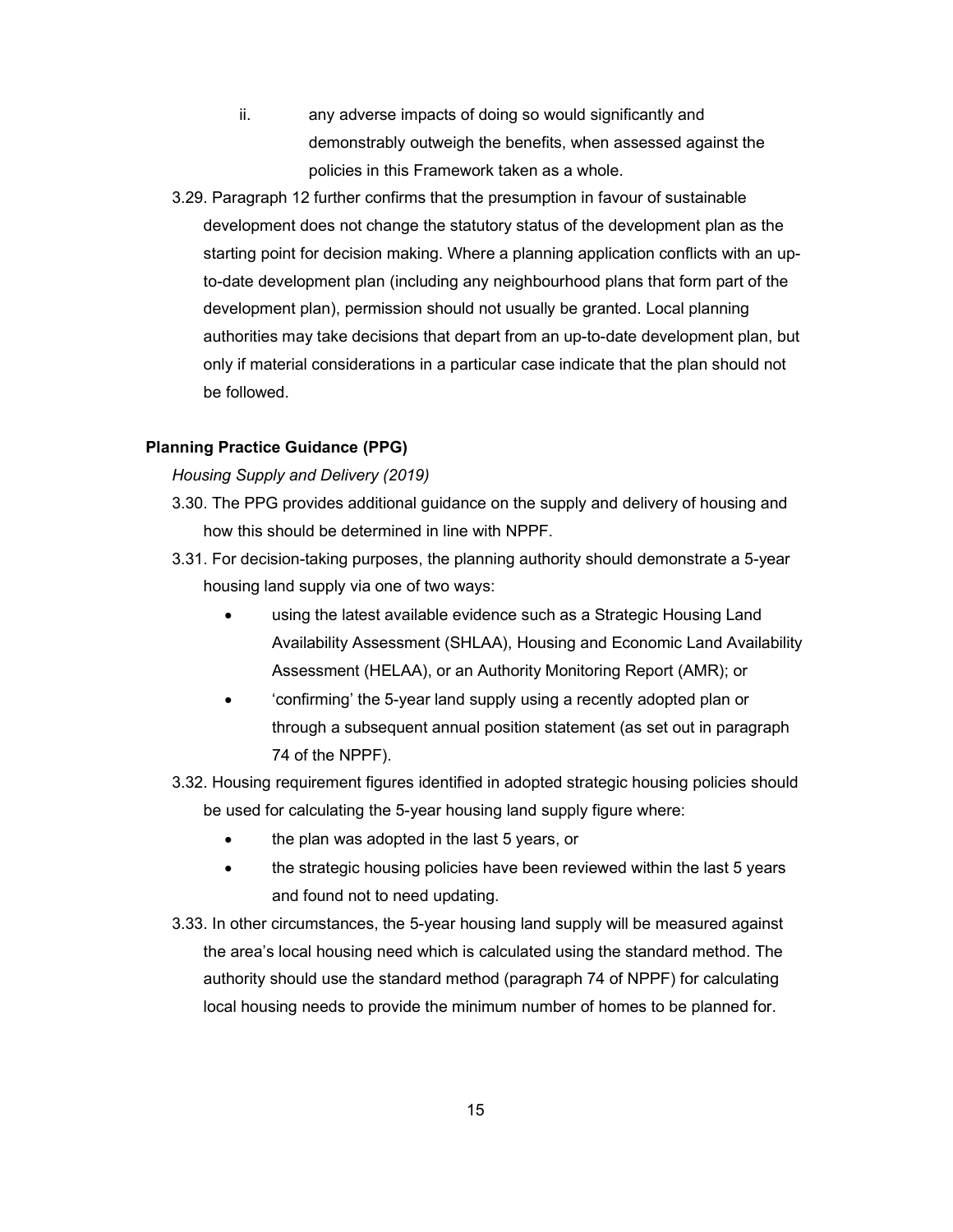The standard method should be used unless exceptional circumstances justify an alternative approach (paragraph 61 of NPPF refers).

- 3.34. In decision-taking, if an authority cannot demonstrate a 5-year housing land supply, including any appropriate buffer, the presumption in favour of sustainable development will apply (as set out in paragraph 11d of NPPF).
- 3.35. The local planning authority should always add an appropriate buffer, applied to the requirement in the first 5 years (including any shortfall), bringing forward additional sites from later in the plan period. This will result in a requirement over and above the level indicated by the strategic policy requirement or the local housing need figure.
- 3.36. Buffers are not cumulative, meaning that an authority should add one of the following, depending on circumstances:
	- 5% the minimum buffer for all authorities, necessary to ensure choice and competition in the market, where they are not seeking to demonstrate a 5-year housing land supply.
	- 10% the buffer for authorities seeking to 'confirm' 5-year housing land supply for a year, through a recently adopted plan or subsequent annual position statement (as set out in paragraph 75 of NPPF), unless they have to apply a 20% buffer (as below); and
	- 20% the buffer for authorities where delivery of housing taken as a whole over the previous 3 years, has fallen below 85% of the requirement, as set out in the last published Housing Delivery Test results.
- 3.37. PPG highlights that where areas deliver more completions than required, the additional supply can be used to offset any shortfalls against requirements from previous years (PPG paragraph 32).

### Supplementary Planning Documents (SPD)

3.38. The Council has a number of adopted SPDs which are also considered relevant.

# Central Lancashire Core Strategy Affordable Housing Supplementary Planning Document (2012)

3.39. The Affordable Housing SPD builds upon Core Strategy Policy 7 which identifies that urban areas of Chorley require a 30% provision of affordable housing, and rural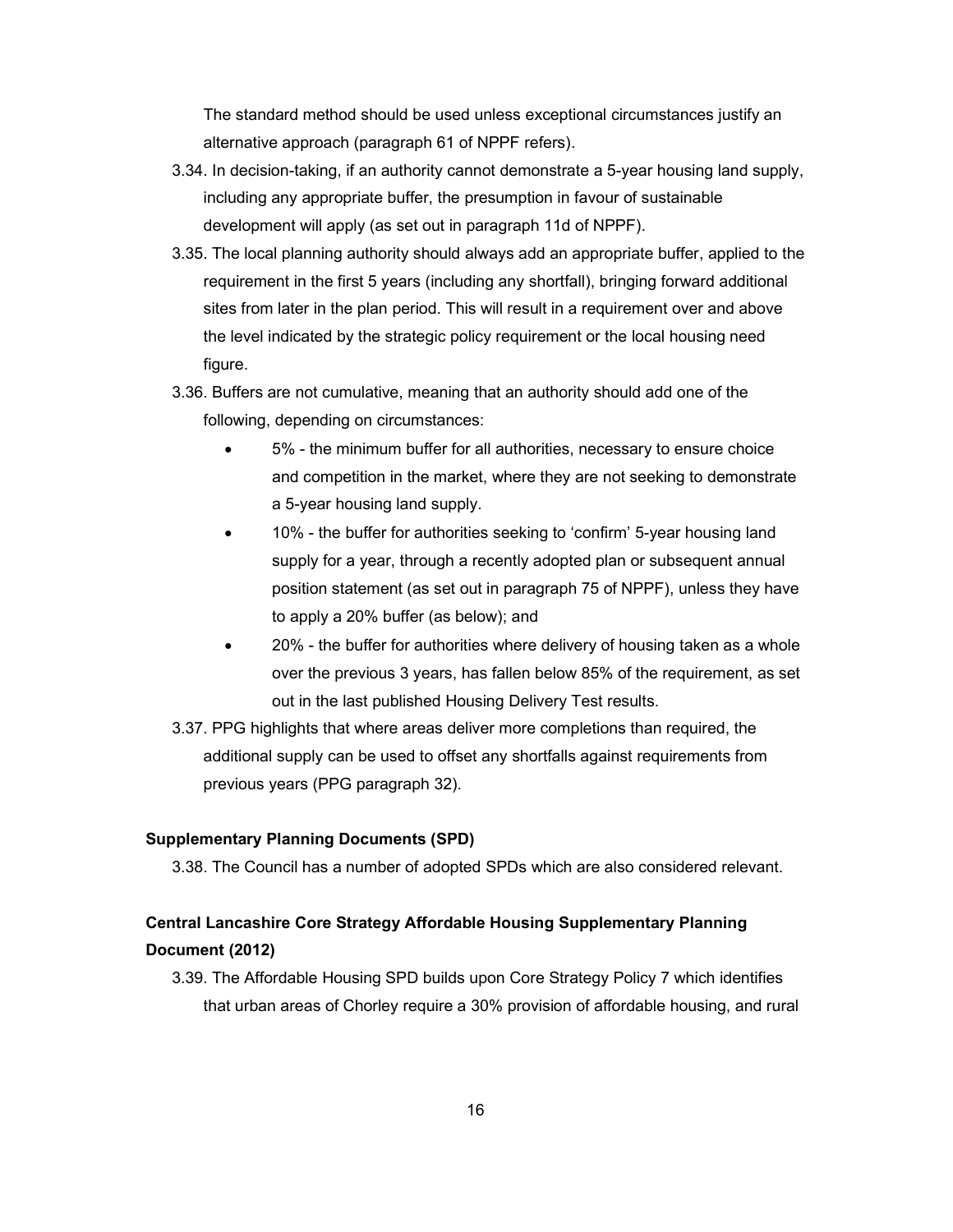sites which are in or adjoining villages, that have, or will have a suitable range of services will require a 35% provision of affordable housing.

3.40. The SPD provides detail on:

- The cost at and below which housing is considered to be affordable
- The mix of affordable housing tenures
- Any specific spatial variations in the level and types of affordable housing and
- Prevailing market conditions and impacts on viability

# Central Lancashire Core Strategy Biodiversity and Nature Conservation Supplementary Planning Document (2015)

3.41. The Biodiversity and Nature Conservation SPD provides guidance on biodiversity and nature conservation. It provides information on how to consider planning proposals having an impact on ecological networks, which are links between sites of biodiversity importance.

# Central Lancashire Core Strategy Employment Skills Supplementary Planning Document (2017)

- 3.42. The Central Lancashire Employment Skills SPD was adopted in September 2017. The SPD introduces Employment Skills Statements and provides clarity as to how this requirement relates to the relevant policies set out in the Core Strategy and Local Plan as well as the guidance set out in the Framework. The SPD seeks to:
	- Increase employment opportunities by helping local businesses to improve, grow and take on more staff
	- help businesses to find suitable staff and suppliers, especially local ones
	- improve the skills of local people to enable them to take advantage of the resulting employment opportunities
	- help businesses already located in Central Lancashire to grow and attract new businesses into the area
- 3.43. The SPD requires development over certain thresholds to be accompanied by an Employment and Skills Statement to ensure the right skills and employment opportunities are provided at the right time. goes on to state that one of Central Lancashire's priorities is to encourage economic growth.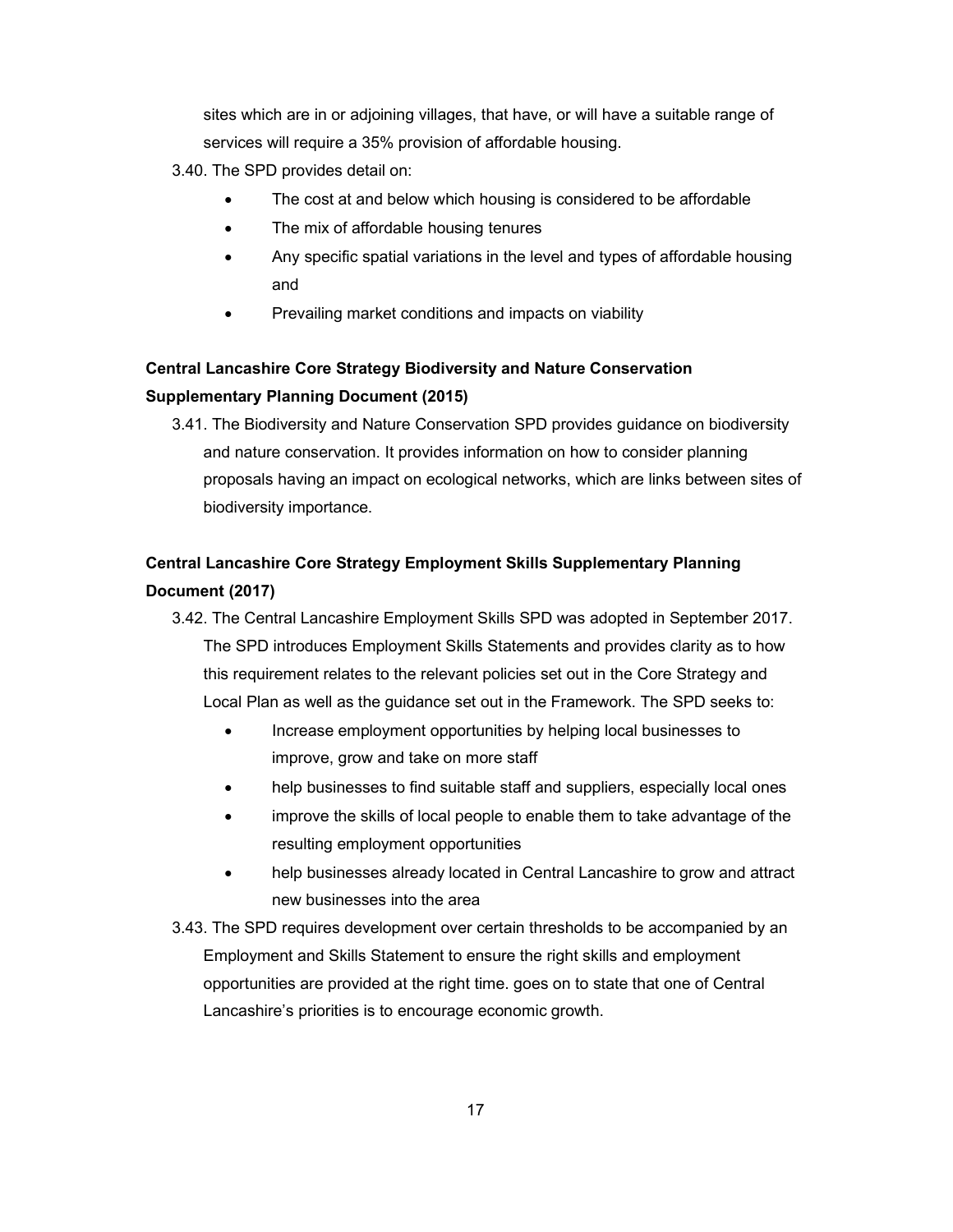# Central Lancashire Core Strategy Design Guide Supplementary Planning Document (2012)

3.44. A key objective of the Design Guide SPD is to raise the level and quality of design of new buildings in the built environment across Central Lancashire and to reinforce the unique character of the area. The SPD seeks to set a benchmark for design quality by endorsing best practice and requiring new development to enhance the character of an area through good design. Good design plays a vital part in ensuring that the achievement of sustainable development, quality, and local distinctiveness in the built environment.

# Central Lancashire Core Strategy Open Space and Playing Pitch Supplementary Planning Document (2013)

3.45. The purpose of the Open Space and Playing Pitch SPD is to provide advice on how the Council's open space and playing pitch policies, as set out in the Local Plan, are to be implemented and guidance on provision standards and how they will be applied.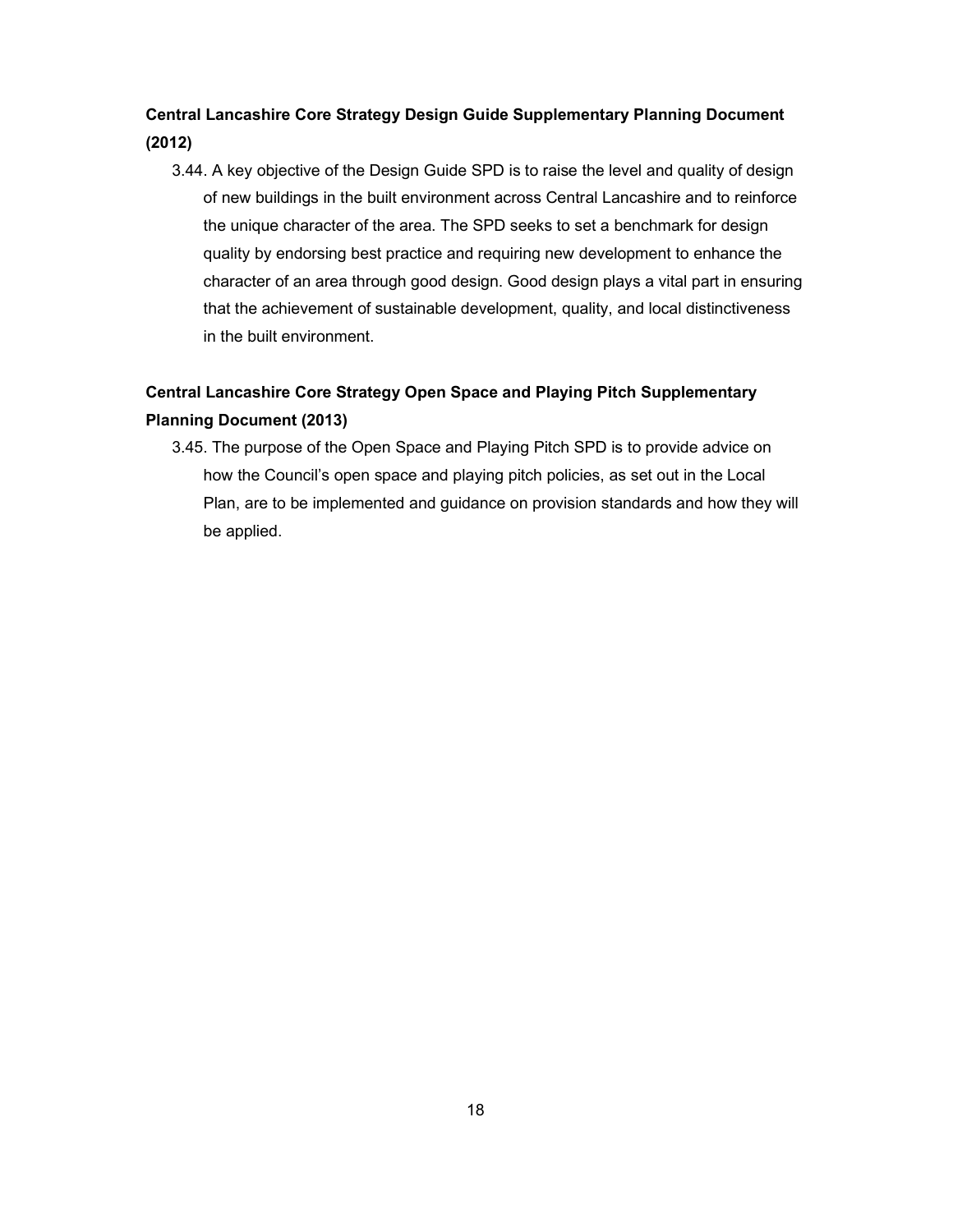# 4. Chapter 4 The Case for the Local Planning Authority

### Site Descriptions and Relevant Planning History

4.1. In evidence the Council will describe the appeal sites and relevant planning history, the character of the surrounding area and the background to the appeals including consultation responses and representations received.

#### Development Plan and National Planning Policy

4.2. As set out in Chapter 3, the Council will describe the relevant planning policies that relate to the appeal sites and proposals as set out in the development plan. References will be made to relevant Supplementary Planning Documents. References will be made to the National Planning Policy Framework and Planning Practice Guidance.

#### Safeguarded Land

- 4.3. In the Chorley Local Plan (2012-2026) the appeal sites are designated as Areas of Land Safeguarded for Future Development Needs (Safeguarded Land) under Policy BNE3 (page 47). Policy BNE3 provides for the safeguarding of the appeal sites for the Plan period. This land has been safeguarded to ensure the longevity of the Green Belt boundaries. Policy BNE3 - and the other strategic housing policies V2: Settlement Areas and HS1: Housing Site Allocations - set the spatial strategy for housing in the Borough for the period 2012 -2026. Housing is directed towards urban areas and a number of allocated sites in line with Core Strategy Policy 1 (Locating Growth, pages 50 - 51).
- 4.4. These proposals outside of the settlement boundary and in an area of designated Safeguarded Land - are in clear breach of this strategy and policy. Policy BNE3 is a restraint policy which states that development other than that permissible in the Green Belt or Area of Other Open Countryside (under Policy BNE2, page 46) will not be permitted on Safeguarded Land. The proposals are both therefore contrary to Policy BNE3.
- 4.5. It is acknowledged that the weight to be given to this policy depends on its degree of consistency with the NPPF (the closer the policies in the Plan to the policies in the Framework, the greater the weight that may be given).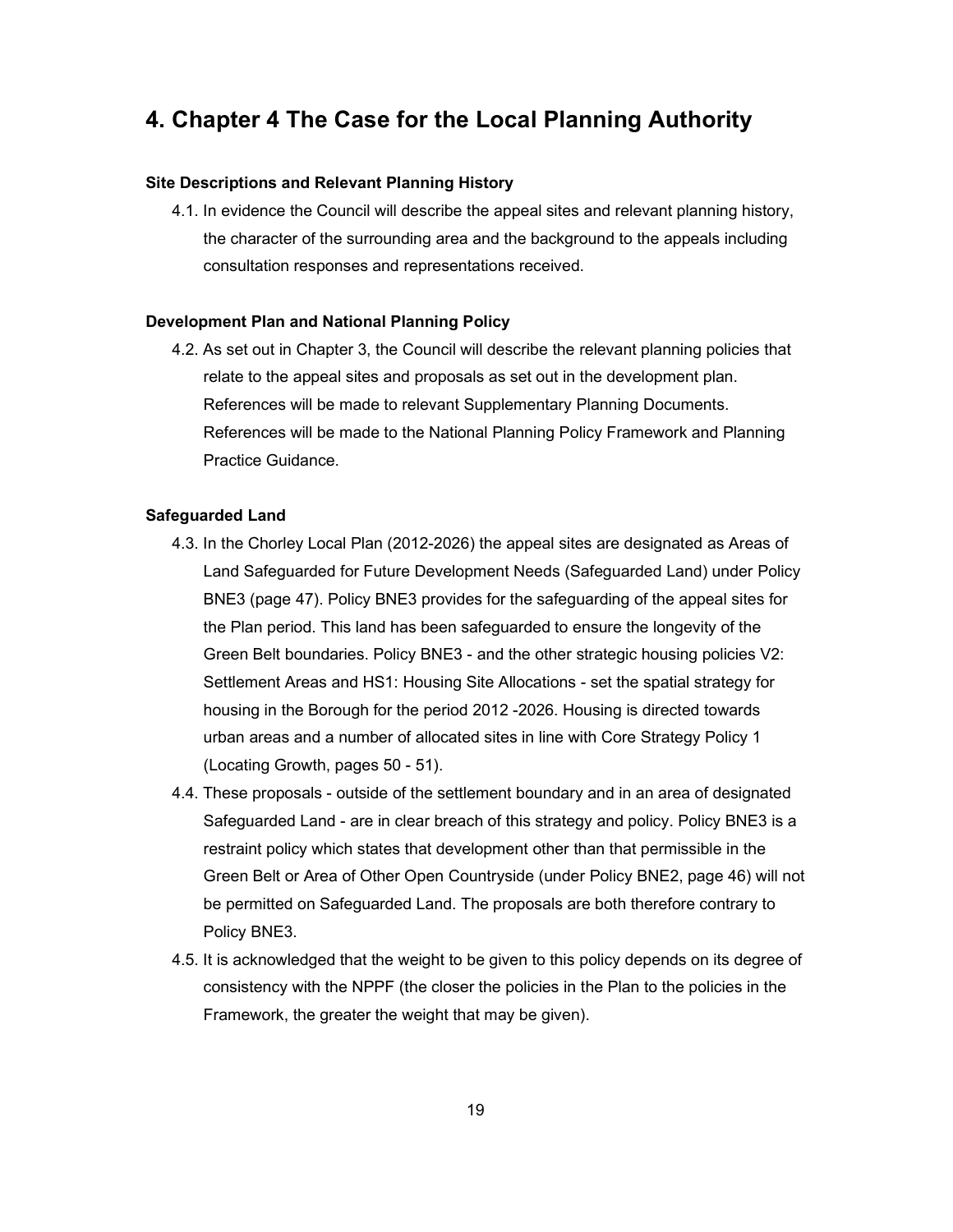4.6. Paragraph 143 of the NPPF states (inter alia) in relation to defining boundaries of the Green Belt, that local planning authorities should:

'(c) where necessary, identify areas of safeguarded land between the urban area and the Green Belt, in order to meet longer-term development needs stretching well beyond the plan period.

d) make clear that the safeguarded land is not allocated for development at the present time. Planning permission for the permanent development of safeguarded land should only be granted following an update to a plan which proposes the development;' (added emphasis)

- 4.7. Policy BNE3 (page 47) is in accordance with paragraph 143 and in particular c) and d) of the Framework (2021) and should therefore be regarded as up to date. Retaining this land for future development needs at this time is consistent with the purposes of designating the site as safeguarded land within the Local Plan, in accordance with the NPPF.
- 4.8. Safeguarded Land is allocated as such so that the designated Green Belt boundaries last for a long time. It is protected from development until a time in the future when it may be required to serve development needs. The main purpose of designating Safeguarded Land in Chorley is to ensure that the inner boundary of the Green Belt will endure in the long term rather than act as a land bank for future development. Designating land as safeguarded does not mean that its development is inevitable in the long term. The assessment and possible release of Safeguarded Land is a matter for the Development Plan. Significant weight therefore attaches to this policy and its breach as a result of the appeal schemes.
- 4.9. The appellants in their Statement of Case highlight that the sites are proposed as a suitable allocation for housing development in the emerging joint Local Plan (Appeal A SoC para 2.13; Appeal B SoC para 5.9ii).
- 4.10. The Council does not consider that the potential future release of this site through a revised Local Plan tempers the current schemes conflict with BNE3. The Appellants accept that the emerging Plan can only be given limited weight (Appeal A SoC para 2.14; Appeal SoC para 5.9iii). Accordingly, only limited weight attaches to the draft allocations in the emerging Local Plan. That factor (generating some limited positive weight) does not reduce the significant negative weight attaching to the appeal schemes' conflict with policy BNE3 (and national policy in respect of safeguarded land).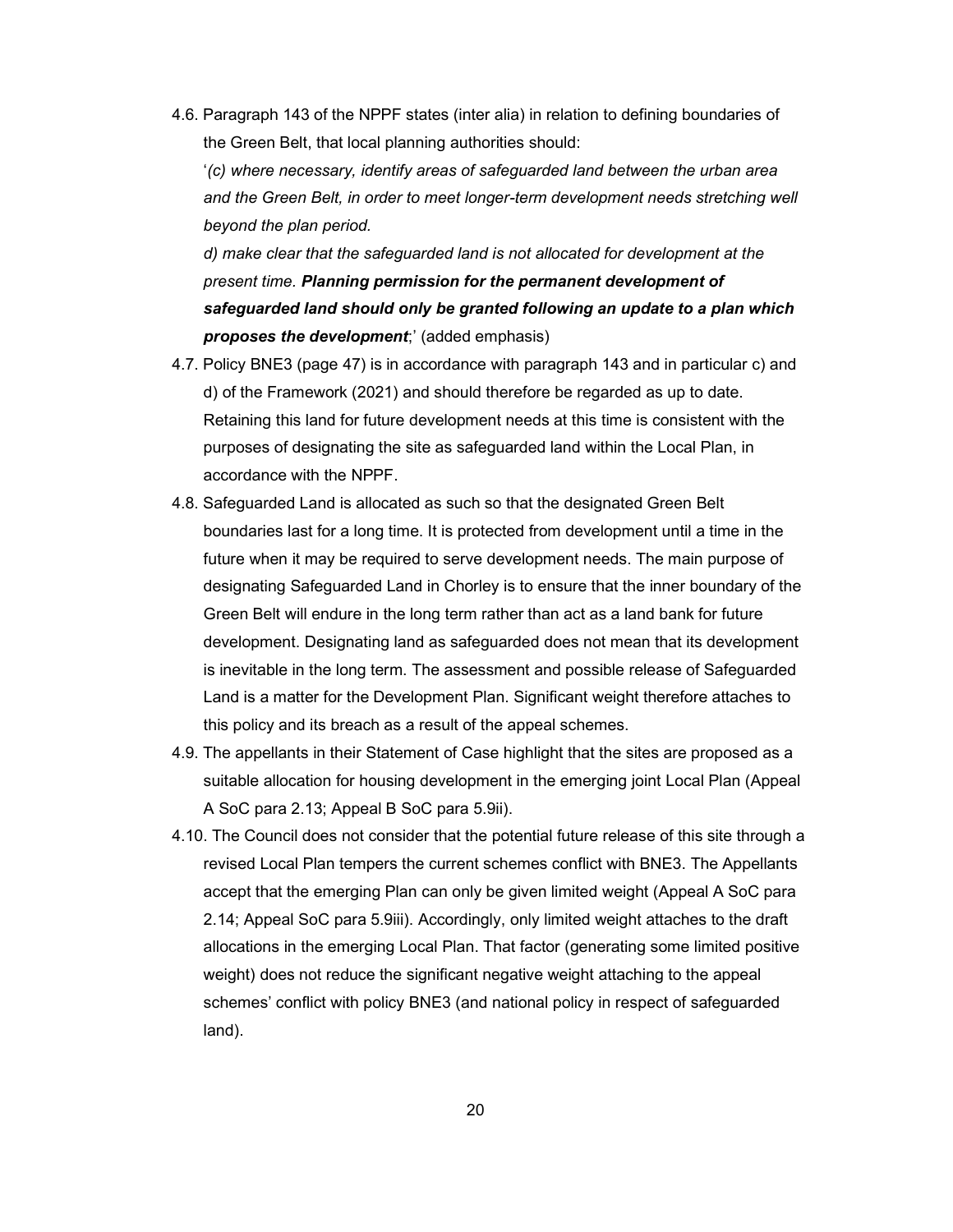#### Five Year Land Supply Position

4.11. The Council considers that it has a five-year supply of housing land. The first step in assessing a Council's 5-year land supply is to establish the correct housing requirement against which to test the identified supply.

#### Requirement

- 4.12. Paragraph 74 and Footnote 37 of the 2021 NPPF make clear that where strategic policies are more than 5 years old authorities should identify a 5-year housing land supply against their Local Housing Need (established via the standard methodology), unless the strategic policies have been reviewed and found not to require updating.
- 4.13. The Council considers that a review has taken place through the 2017 Strategic Housing Market Assessment and associated Memorandum of Understanding MOU1 (as signed by the 3 Authorities). The review found that the housing requirement set by Policy 4 of the Core Strategy should continue to be used until the adoption of a new Local Plan.
- 4.14. There have been a number of appeal decisions in the intervening period since the MOU was signed, from across Chorley, Preston and South Ribble, some of which have supported this approach and others not. In evidence the Council will summarise each of these decisions and provide commentary on their relevance to the current position in Chorley.
- 4.15. The most recent decision is from South Ribble (June 2021). The Council refused to grant outline permission for up to 100 dwellings with access and associated works on Land to the South of Chain House Lane, Whitestake, Preston (APP/F2360/W/19/3234070). The appeal was originally heard in November 2019 and was dismissed. That decision was subsequently challenged by the appellant and on 21 August 2020 the High Court ruled that the appeal decision should be quashed. The consequence of this judgement was that the appeal needed to be redetermined. A re-run appeal was held, and the appeal was again dismissed (24th June 2021).
- 4.16. The main issues were whether South Ribble could demonstrate a 5-year land supply and whether the proposed development would prejudice the Council's ability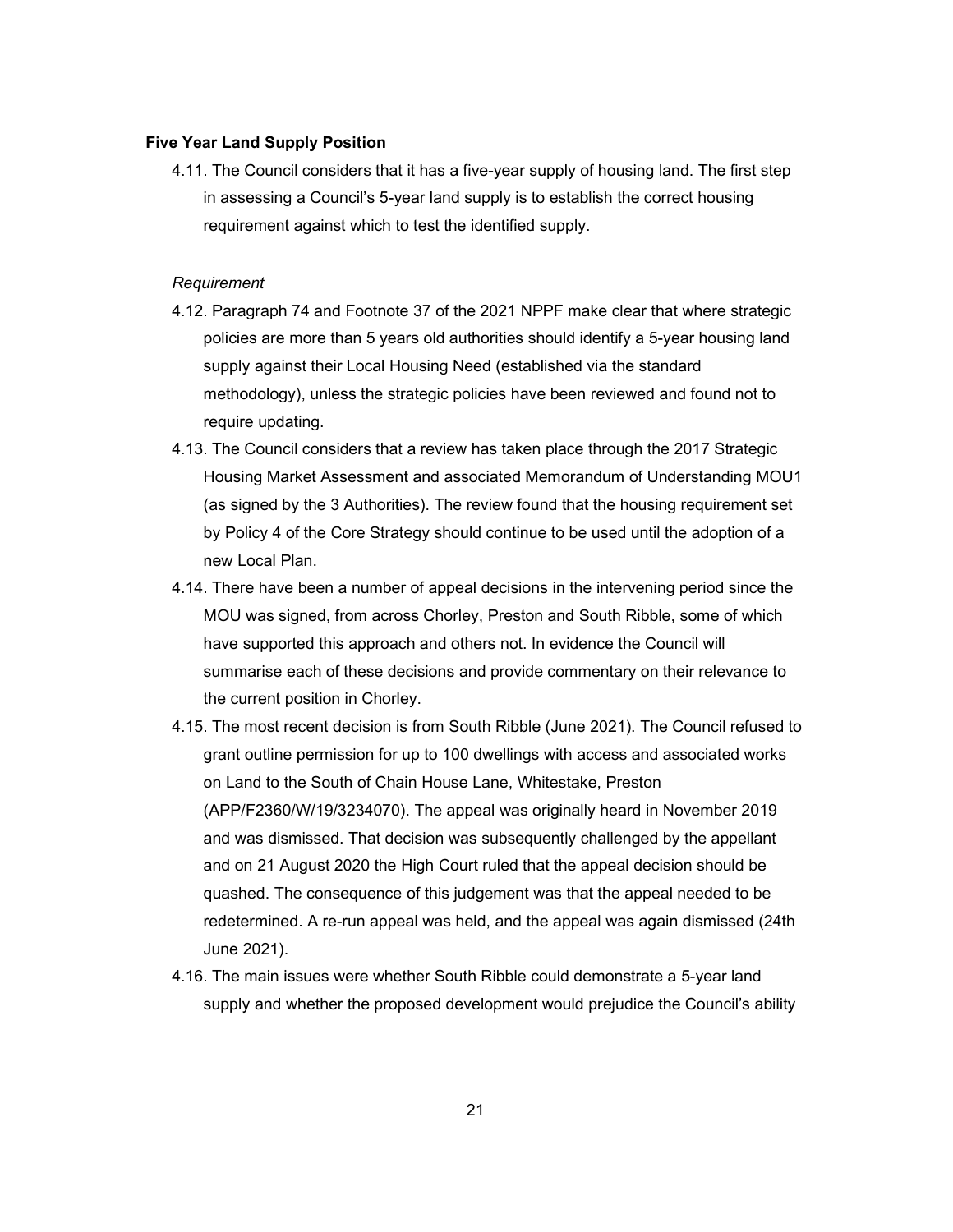to manage the comprehensive development of the wider area of safeguarded land within which the appeal site is located.

- 4.17. South Ribble were advocating the use of the solus local housing need identified using the standard method to calculate the 5-year land supply. Whereas the appellant was advocating continued used of policy 4 (as reviewed through MOU1).
- 4.18. The Inspector found that "for the purposes of this appeal, it is appropriate to calculate the housing requirement against LHN using the SM due to the significant difference between the LHN figure and that of policy 4(a) amounting to a significant change in circumstances which renders policy 4(a) out of date."
- 4.19. Chorley Council has considered the latest Chain House Lane decision carefully. It is accepted that it is a material consideration in these appeals (as are all the other appeal decisions referred to above which will be discussed in evidence).
- 4.20. The Council's view is that standard method is not an appropriate basis for calculating five-year housing land supply for Chorley. The standard method formula is based on household projections (2014 based), with an adjustment for affordability. The standard method takes no account of any previous over or under delivery against existing Local Plan housing requirements. Therefore, Council's that have significant previous over delivery, such as Chorley, can be negatively affected and Council's that have failed to deliver are in effect being "rewarded" with lower targets. This is a particular issue in areas subject to a joint Plan, such as Central Lancashire.
- 4.21. In evidence the Council will explain why it considers there are specific local reasons which mean the Core Strategy Policy 4 requirement should continue to be used as the housing requirement for Chorley in assessing five-year land supply.

#### **Oversupply**

- 4.22. Since the beginning of the Plan period Chorley Council has consistently delivered in excess of its adopted housing targets. Whilst the housing targets set in the Core Strategy are minimum requirements, it is not the case that limitless housing delivery constitutes sustainable development. This is particularly the case in a Borough which is part of a joint Housing Market Area and subject to a joint Plan
- 4.23. As acknowledged by the appellant (paragraph 4.12) national policy and guidance on Housing Supply and Delivery does not provide advice on how to deal with overdelivery of housing above the minimum requirements when calculating the five-year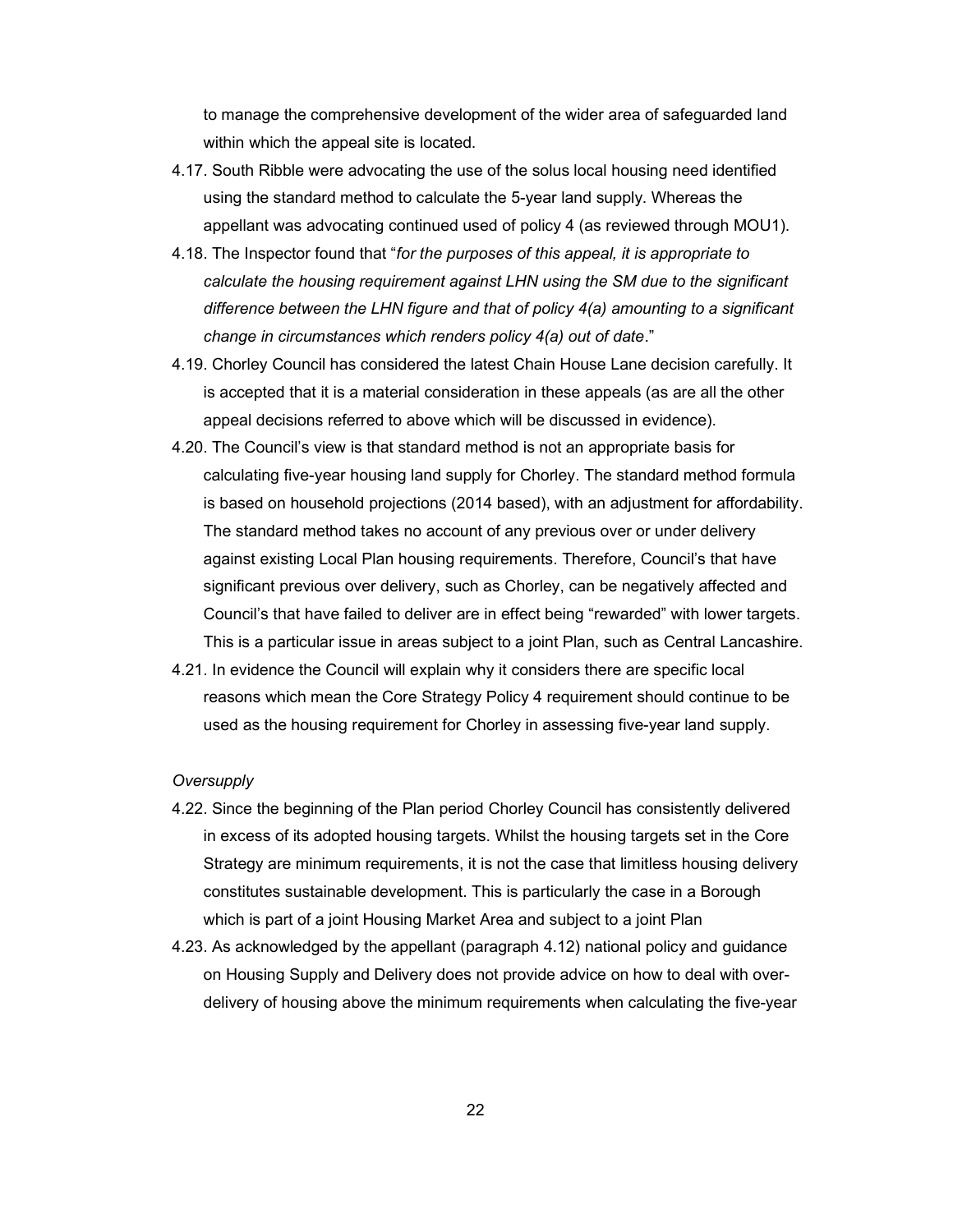housing land supply. In evidence the Council will set out why it considers it acceptable to incorporate past over supply into the five-year land supply calculation.

#### 5 Year Land supply Summary

- 4.24. The Council considers that it can demonstrate a five-year land supply. As such the tilted balance is not engaged and policy BNE3 is to be regarded as an up-to-date policy.
- 4.25. The Council defended its five-year land supply position at a conjoined Inquiry in August 2021 in relation to Land at Tinklers Lane (APP/D2320/W/21/3272310), Eccleston and Land North of Town Lane, Wittle-le-Woods (APP/D2320/W/21/3272314), and at a further Inquiry in October 2021 in relation to Blainscough Hall, Coppull (APP/D2320/W/21/3275691). These and other outstanding appeal decisions may be released prior to the submission of evidence (and the hearing dates) for this Inquiry. It may be that the Council will need to revisit the position as set out in this Statement of Case in light of these matters.

## Other Material Benefits

#### Appeal A

4.26. The Council accepts that the appeal proposals would give rise to certain benefits, most notably in terms of housing provision and economic benefits. However, the benefits advanced are moderate in the weight that can be attributed to them as a whole and do not result in factors either individually or collectively that would indicate that the development should be granted despite being contrary to policy.

### Appeal B

4.27. The Council accepts that the appeal proposals would give rise to certain benefits, most notably in terms of housing provision and economic benefits. However, the benefits advanced are moderate in the weight that can be attributed to them as a whole and do not result in factors either individually or collectively that would indicate that the development should be granted despite being contrary to policy.

#### 4.28. The appellants identify the following benefits of the appeal schemes:

- Provision of market housing
- Provision of affordable housing
- Economic benefits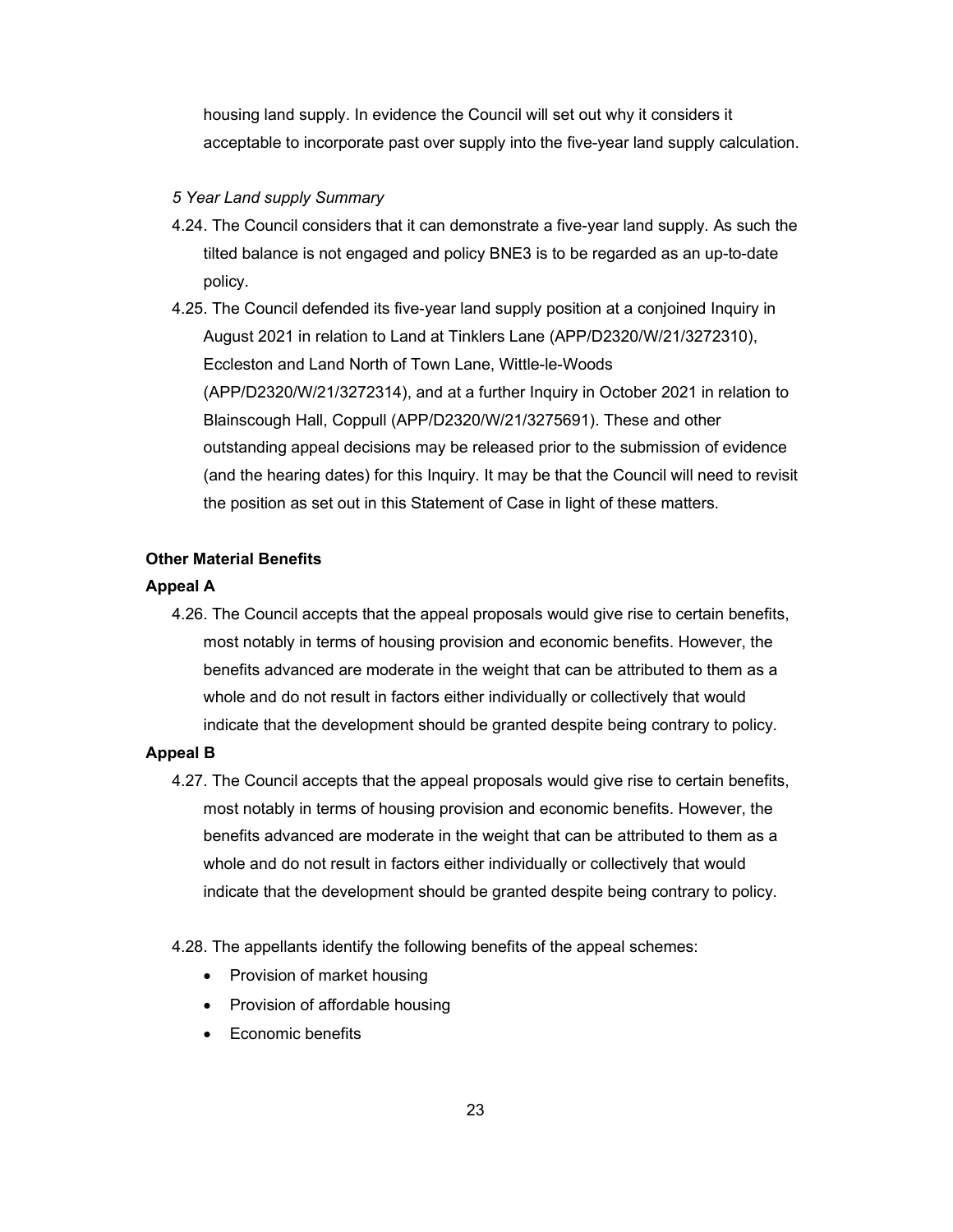# 4.29. Each of these benefits is considered in turn below.

### Provision of market housing

4.30. The weight to be attached to the delivery of market housing provision is reduced since the Council can demonstrate a robust five-year supply of housing. Given the level of supply the Council can demonstrate this carries limited weight.

# Provision of affordable housing

4.31. The provision of policy compliant levels of affordable housing is considered to carry significant weight.

### Economic benefits

4.32. There will be some economic benefit from both construction and occupation of the dwellings, though there is no evidence to suggest that all residents of the new development will be relocating from outside the Borough and thus may not be providing new economic activity. Moderate weight is attached to the provision of economic benefits from both construction and occupation.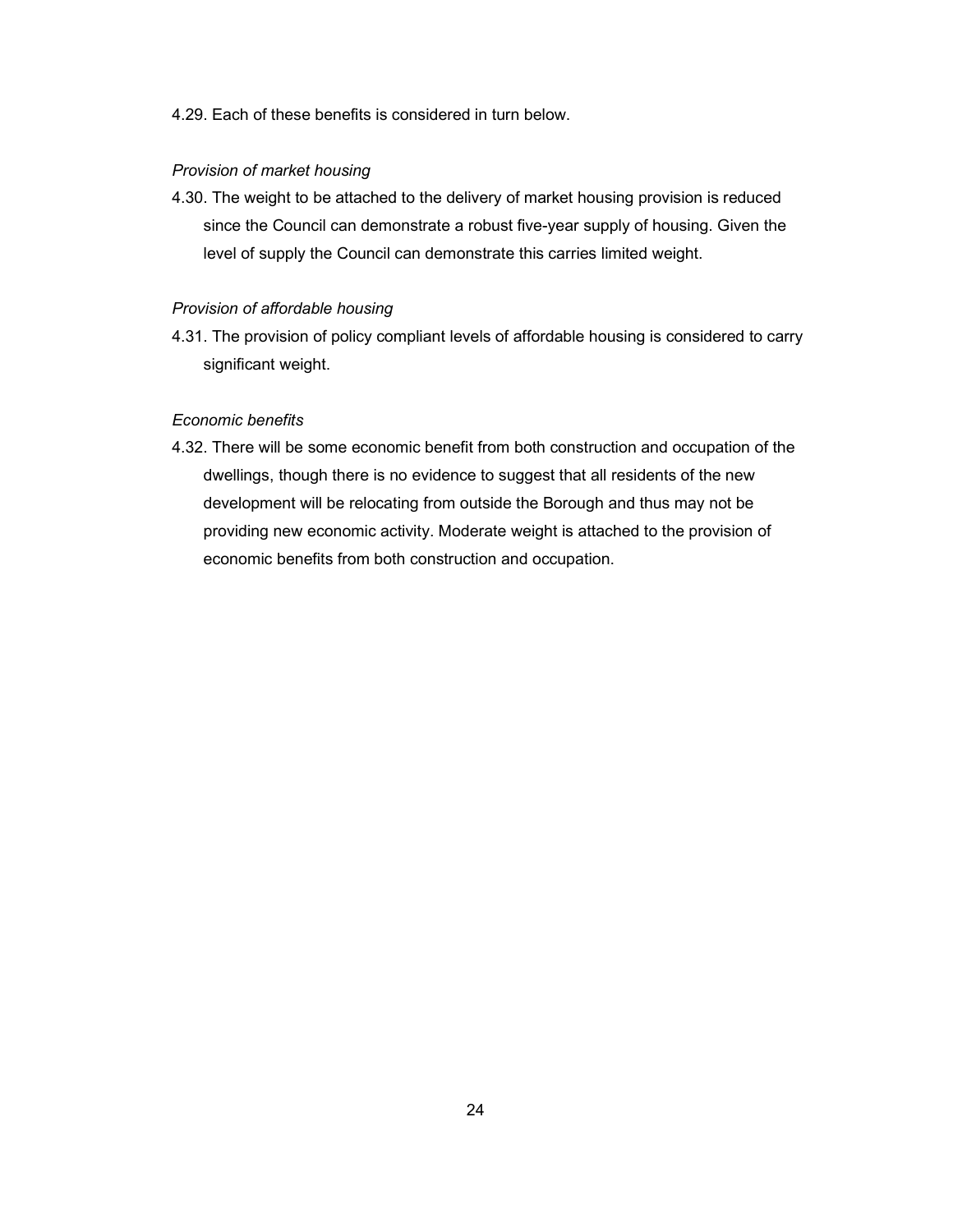# 5. Chapter 5 Conclusions and the Planning Balance

- 5.1. Section 38(6) of the Planning & Compulsory Purchase Act 2004 requires that the Appeals be determined in accordance with the Development Plan unless material considerations indicate otherwise.
- 5.2. The relevant policies of the Development Plan are, Core Strategy polices CS1 Locating Growth, CS4 Housing Delivery, CS5 Housing Density and CS7 Affordable and Special Needs Housing, and Chorley Local Plan 2012-2026 polices V2 Settlement Areas, and BNE3 Areas of Land Safeguarded for Future Development Needs.
- 5.3. The Council considers that the proposals are in conflict with polices V2 and BNE3 of the Chorley Local Plan 2012-2026.
- 5.4. Paragraph 11 of the NPPF is the heart of the Framework which reflects this approach, it sets out the presumption in favour of sustainable development. It states "For decision-taking this means:
	- Approving development proposals that accord with an up-to-date development plan without delay; or
	- Where there are no relevant development plan policies, or the policies which are most important for determining the application are out-of-date (8), granting permission unless:
		- i. The application of policies in this Framework that protect areas or assets of particular importance provides a clear reason for refusing the development proposed (7); or
		- ii. Any adverse impacts of doing so would significantly and demonstrably outweigh the benefits, when assessed against the policies in this Framework taken as a whole."
- 5.5. Given the presence of a healthy 5-year housing land supply, the most important policies for deciding the appeals are still considered up to date. The policies of the Development Plan and the Framework taken as a whole provide clear and justifiable reasons for refusing the proposed development. Paragraph 12 of the NPPF therefore applies: this states that "Where a planning application conflicts with an upto-date development plan … permission should not usually be granted" .